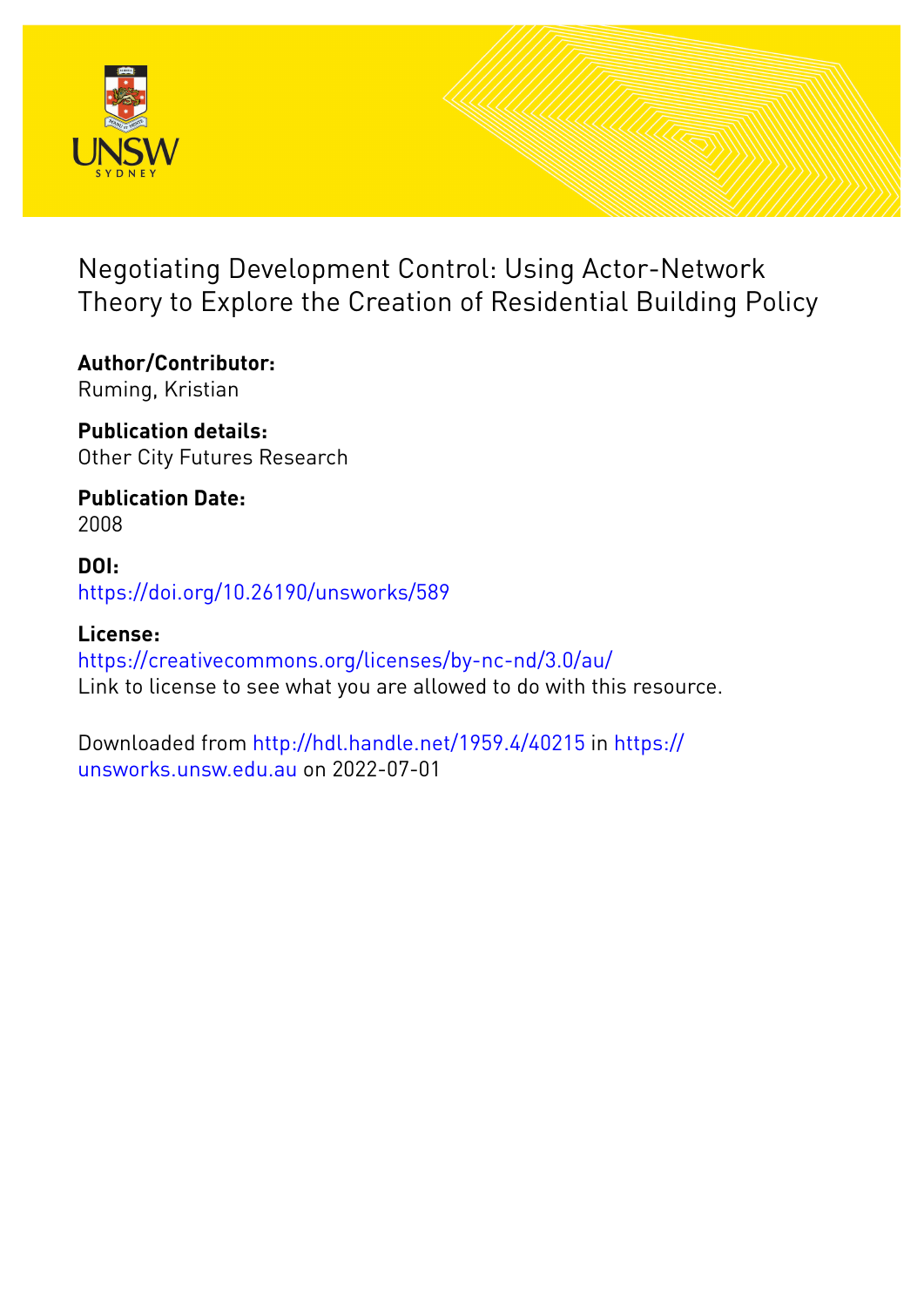

# Negotiating Development Control: using Actor-Network Theory to explore the creation of residential building policy

**July 2008** 

**Kristian Ruming** 

**k.ruming@unsw.edu.au** 

City Futures Research Centre Faculty of the Built Environment University of New South Wales Sydney NSW 2052 Australia

www.cityfuture.net.au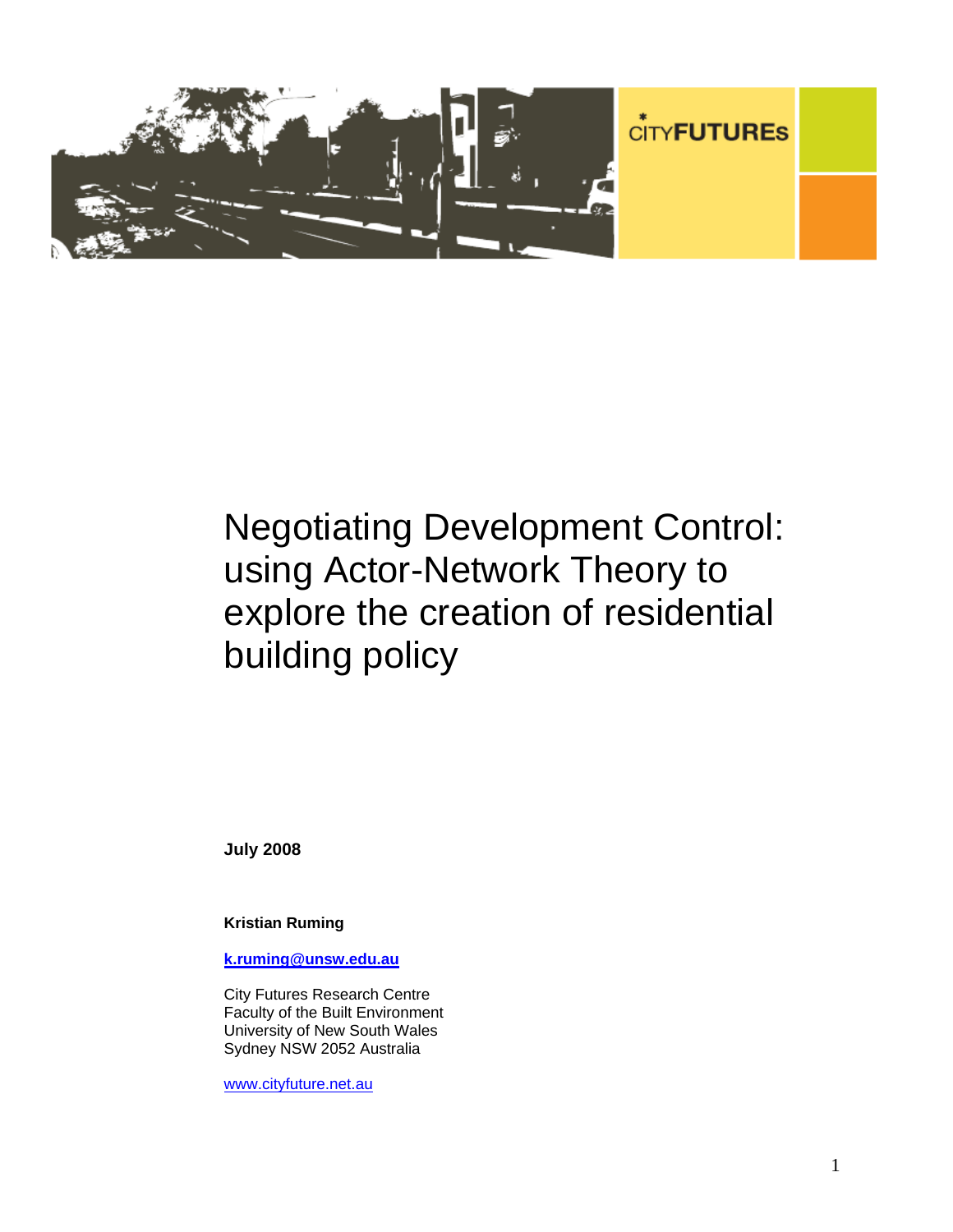## **Negotiating Development Control: using Actor-Network Theory to explore the creation of residential building policy**

*Abstract:* This paper mobilises Actor-Network Theory (ANT) to produce a more detailed discussion of institutional interaction in planning negotiations. In this reading formal and informal institutions are theorised as actors and intermediaries enrolled for the purpose of securing planning policy. Thus, policy negotiation is a process of network translation where competing actors mobilise other actors and intermediaries to secure a policy closer to the objectives of their constituent networks. This paper explores the institutional relations and non-human actors that mediate the construction of a local council planning control centred on building quality and environmental condition – Development Control Plan 100 – Quality Housing (DCP100) – in the Wyong Shire, one of the fastest growing areas in Sydney, Australia.

#### **INTRODUCTION**

Urban research has increasingly emphasised the role of both formal and informal institutions in mediating planning and development opportunities (Guy and Henneberry, 2000; Adams and Hastings, 2001; Ball, 2003). In particular, attention has been paid to the role of informal relations in the construction and negotiation of planning policy and residential property (Hillier, 2000; 2002). This paper builds on this research by mobilising Actor-Network Theory (ANT) to produce a more detailed discussion of institutional interaction. Although ANT has a relative short history within urban policy analysis (Murdoch and Marsden, 1995; Amin and Thrift, 2002), it offers the capacity to explore the detail of actor interaction. This paper argues that formal and informal institutions be theorised as actors and intermediaries enrolled for the purpose of securing planning policy. In this reading policy negotiation is a process of network translation where competing actors mobilise other actors and intermediaries to secure a policy closer to the objectives of their constituent networks. Here it is vital to move beyond the formal and informal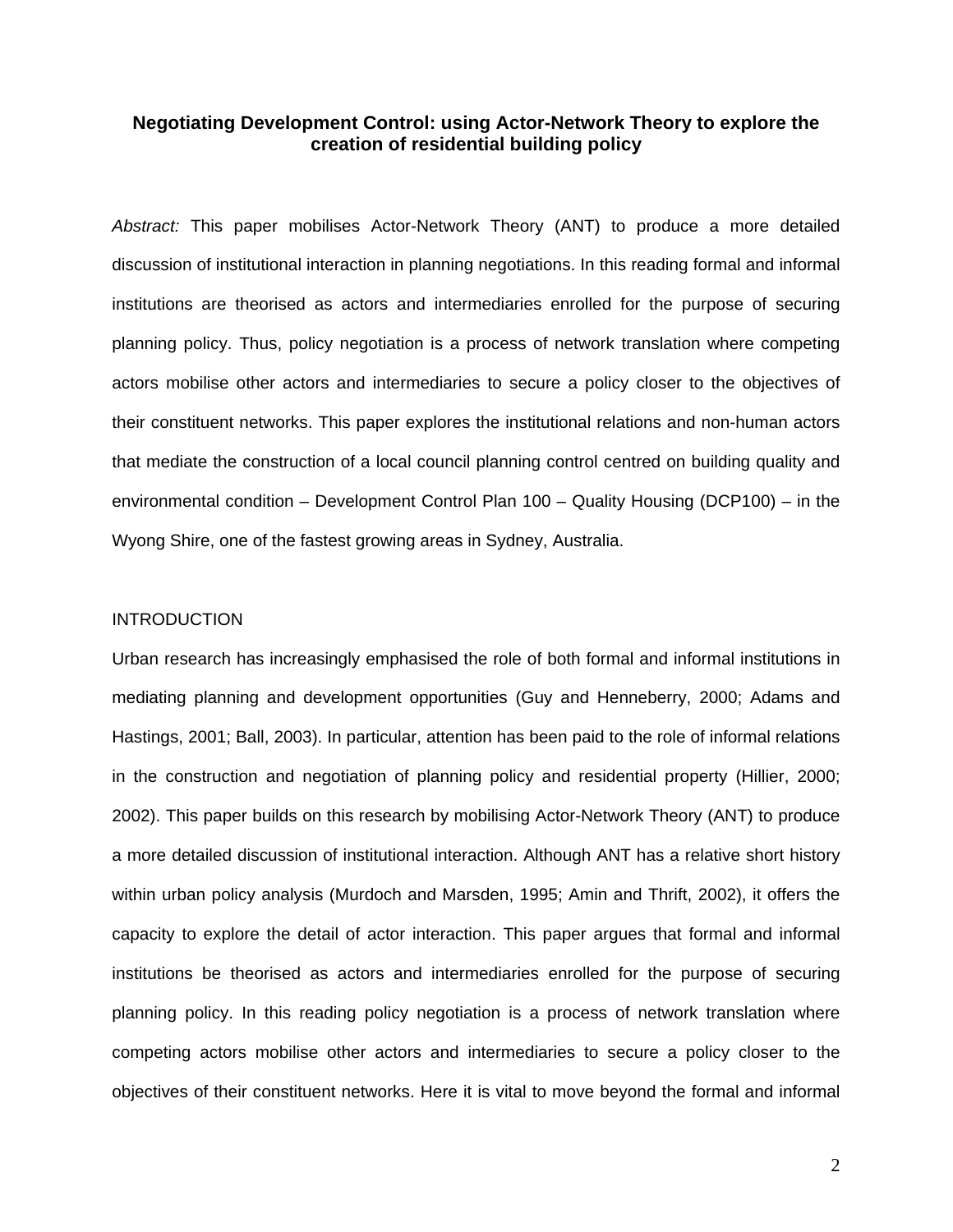institutions mobilised for the purpose of securing development and planning to recognise the more diverse array of actors drawn into policy negotiations. Thus, while the recognition of informal institutions has added a new layer of detail to discussions of planning and development, equal attention should now be directed at the plethora of non-human actors – such as endangered species and scientific equipment – which mediate plan creation and development approval. This paper explores the institutional relations and (some of the) nonhuman actors that mediate the construction of a local council planning control centred on building quality and environmental condition – *Development Control Plan 100 – Quality Housing (DCP100) –* in the Wyong Shire, one of the fastest growing areas in Sydney, Australia.

The paper is divided into four sections. The first section positions ANT as a theoretical approach with the capacity to inform research on policy negotiation. The second section provides an overview of recent discussions of planning that emphasise the role of institutions. After a brief discussion of planning and policy frameworks in Australia (and New South Wales in particular), the third section provides an analysis of the negotiation process associated with development of *DCP100.* Special attention is paid to the manner in which the agency of builders, industry representatives, council officers and elected officials is the product of a wider network of associations. The final section offers some conclusions on the role of institutions and nonhuman actors in the negotiation of planning policy and the value of ANT as a theoretical premise used to trace these interactions.

#### ACTOR-NETWORK THEORISATIONS OF PLANNING

Actor-Network Theory moves beyond traditional structuralist, spatially-fixed, and human-centred interpretations of networks by recognising the role of non-human actors in the construction of life and offers a topological view of the world where actors, rather than being on different scales, are more or less connected (Murdoch, 1997). By mobilising the notions of heterogeneous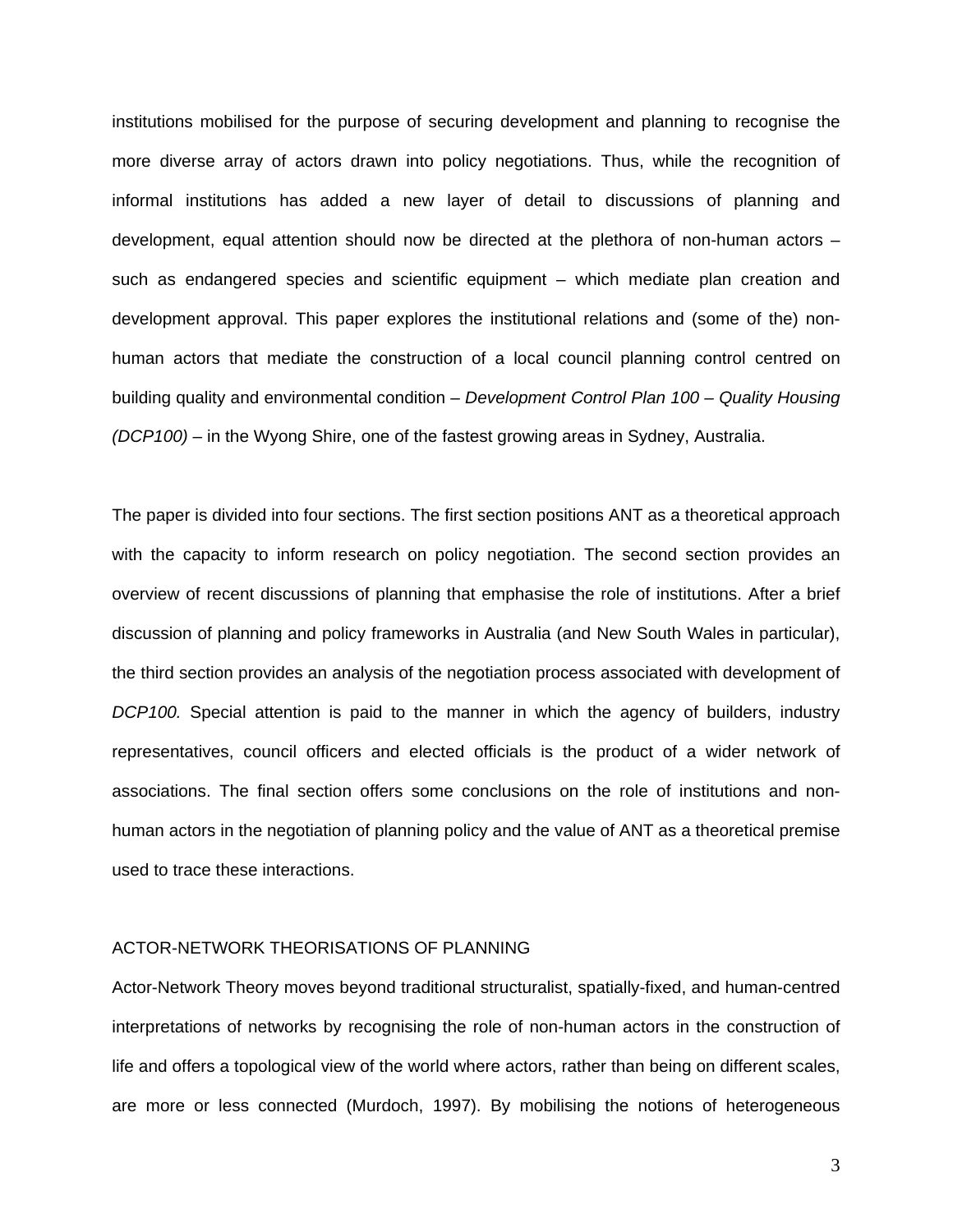association and translation, ANT offers a more complex interpretation of agency as actors operate only through the enrolling of a multiplicity of divergent others. The ability to translate these divergent actors becomes central to power relations, which mediate all networks, including networks of planning and property development. ANT offers a research agenda which is based not on a stable theory of the actor, but rather on an assumption of the 'radical indeteterminacy' of the actor (Callon, 1999, p. 181). Under the ANT rubric, all phenomena are the effects of heterogeneous networks, where the complexity of interaction and agency is inevitably beyond the vision of actors themselves. ANT calls for the interpretation of hybrid networks and places emphasis on the multiple agency of hybridity – the mobilisation of the animate, mechanical and discursive modalities of being within and between differentlyconfigured possibilities of individuality (Whatmore, 1997). Actors are therefore heterogeneous engineers, because they are always in the process of being made through a multiplicity of different materials that are enrolled and mobilised to form the very relations and connections that make up the network (Smith, 2003).

Enrolling is the process by which actors constitute other network actors in their own agency. In this sense human agents are never located in bodies alone, but rather each actor is a patterned network of relations. All actors draw things together, albeit in particular ways and styles (Law, 2000b). The capacity to enrol others is vital to the development and negotiation of *DCP100.*  Essential to the process of enrolling is the notion of an intermediary. According to Callon (1991, p. 134) an intermediary is 'anything passing between actors which defines the relationship between them'. Importantly, Callon (1991) identifies four primary types of intermediaries: literary inscriptions (books, articles, patents, etc.); technical artefacts (machines and other non-human artefacts); human beings (in particular their skills and knowledge) and money (as an institutional means of exchange). Callon (1991) suggests that the complexity of the intermediary itself is irrelevant, as long as it remains constant as it circulates and creates networked associations.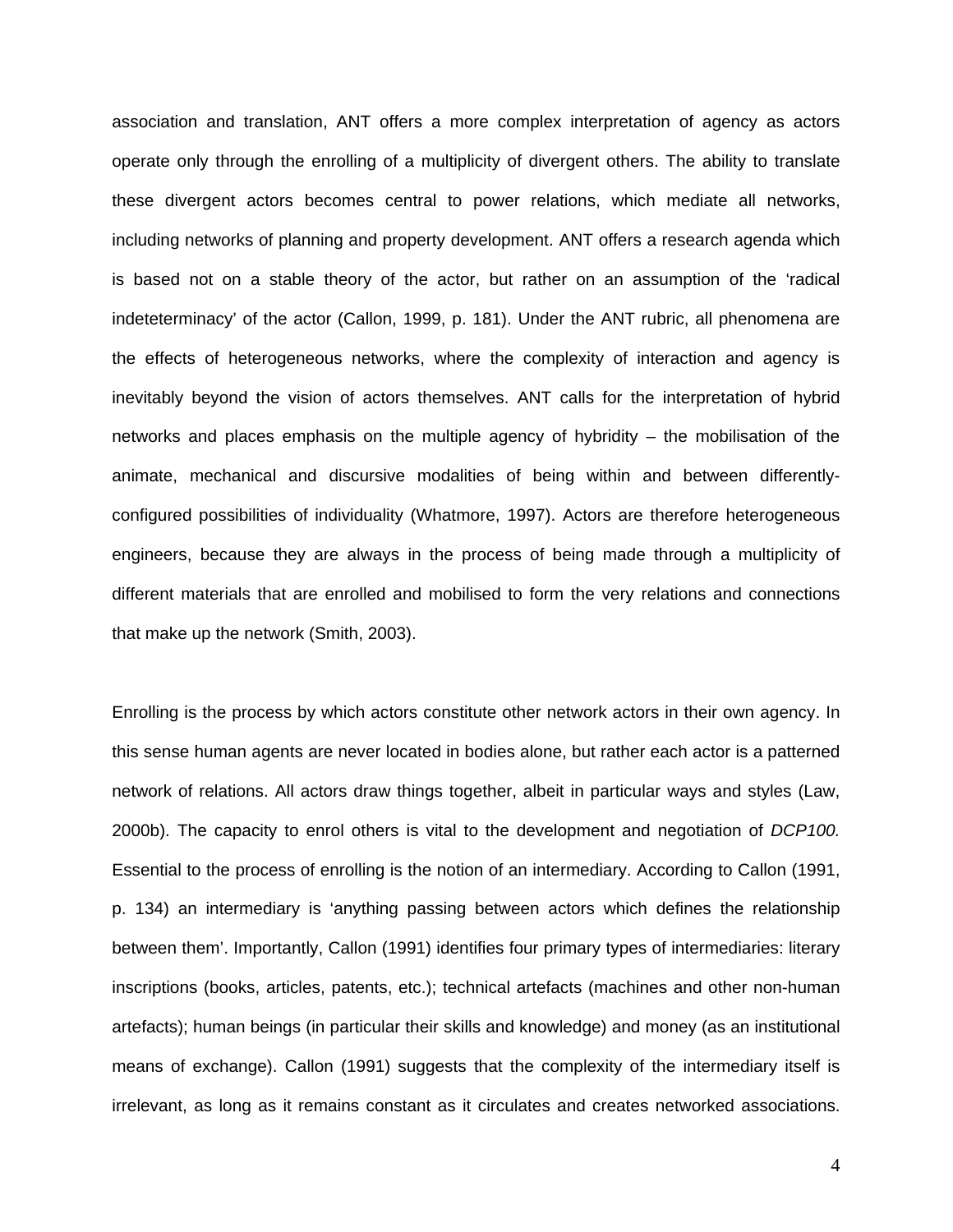This paper explores how intermediaries are circulated through planning networks in Wyong. Thus, actors define one another in interaction, through the intermediaries they put into circulation, and by the others they enrol and translate for (Callon, 1991). Planning policy is, therefore, the outcome of circulated intermediaries that materialise in efforts to frame development. Importantly, Callon (1991) also suggests that the definition of actor and intermediary is far from static, given that at any time one may enrol others for the purpose of securing a network translation, while at other times one may also be enrolled and expected to circulate through networks in support of another's translation.

Translation is used to describe the ways in which agency is ascribed and negotiated (O'Neill and Whatmore, 2000). Translation is an attempt to dissolve the classic dualism of natural and social, as the properties of all enrolled entities are derived from their relative position within a network (Murdoch, 1997). Therefore, no actor has essential qualities. Rather the object is to explore how the ordering of actors (devices, agents, institutions or organisations) generates the possibility that one thing (an actor) may stand for another (a network) (Law, 1992). The issue of authorship is central to the notion of translation. It involves a complex series of negotiations where expressed identities are fought over, roles are ascribed and power relations are fixed. However, simultaneously, initial actor identities are challenged and redefined by the network builders as new sets of relations are established (Murdoch, 1997). These network builders become the translators or spokespersons for the entities that constitute them (Callon, 1986a; 1986b) as they come to express their desires, thoughts, interests and mechanisms of operation. Recognising the multiple translations of development is paramount in the analysis of *DCP100*.

The notion of the translator places the issue of power firmly at the centre of the research agenda. Thus, power is not a matter of inevitable strength, nor are those who are powerful necessarily those who hold power (Allen, 2004). Rather, in an ANT framework, the powerful are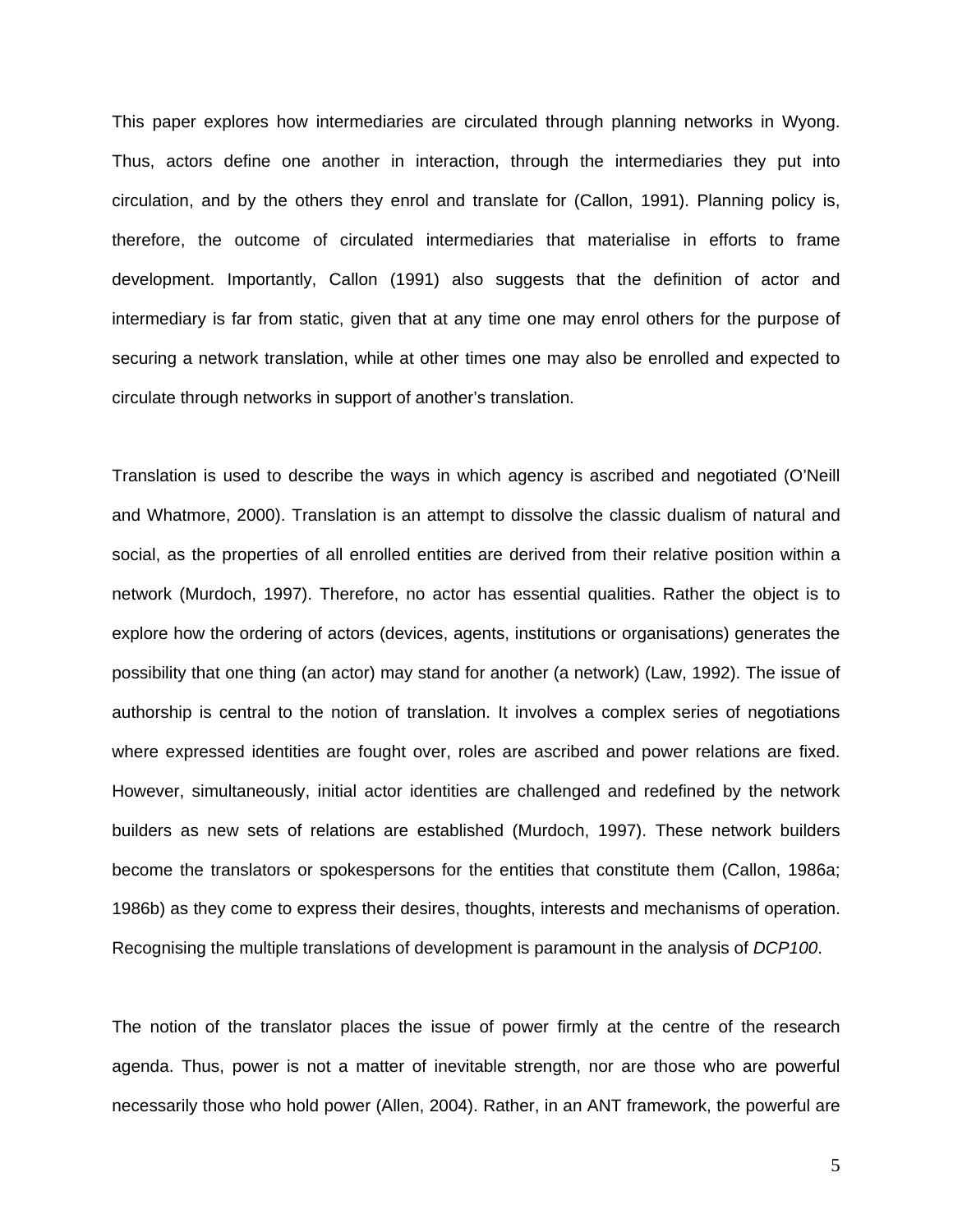those who enrol, convince and enlist others into networks on terms that allow the enrolling actor to represent others (Murdoch, 1995). In this sense power is not something endowed by nature, but rather something that is achieved as an actor speaks or acts on behalf of others (Callon and Latour, 1981). Latour (1988) positions power as potent only if an actor speaks for others, if it can make those it silenced speak when called upon to demonstrate its strength, and if it can get those who challenge it to confess that it is speaking truthfully on behalf of its constituents. ANT offers a means by which we can explore in more detail the processes of plan creation, residential development and negotiation, as it allows us to move beyond traditional readings of planning to recognise the complexity of diverse actor interaction. Before discussing the complexity of *DCP100*, the following section outlines recent institutional theorisations of planning.

#### PERCEPTIONS OF PLANNING

Healey (1995) argues that the purpose of planning is to produce plans (as formal institutional constraints) that provide a store of rules to guide a stream of regulatory and investment decisions. Planning directs how actors influence, negotiate, and renegotiate rules, procedures, discourses and power relations (Hillier, 2000). The capacity of state-centred planning frameworks to direct private market operation has been criticised by private market actors and neoliberal policy circles alike (Gleeson and Low, 2000). While planning has been identified by some as restricting the operation of the market, alternative arguments have been made to suggest that planning gives a degree of certainty to the market and plays a vital role in the *construction* of the market (Healey, 1997; Tang et al., 2000). This interpretation follows a similar line to those proposed by poststructural readings of the market emerging from the fields of economic sociology and economic geography (Fligstein, 2001; Larner, 2003), and it also hints at the constitutive relationship between state and market, and the fact that neither the state nor the market are hermetically sealed (Peck, 2000). As such, the planning system plays a pivotal role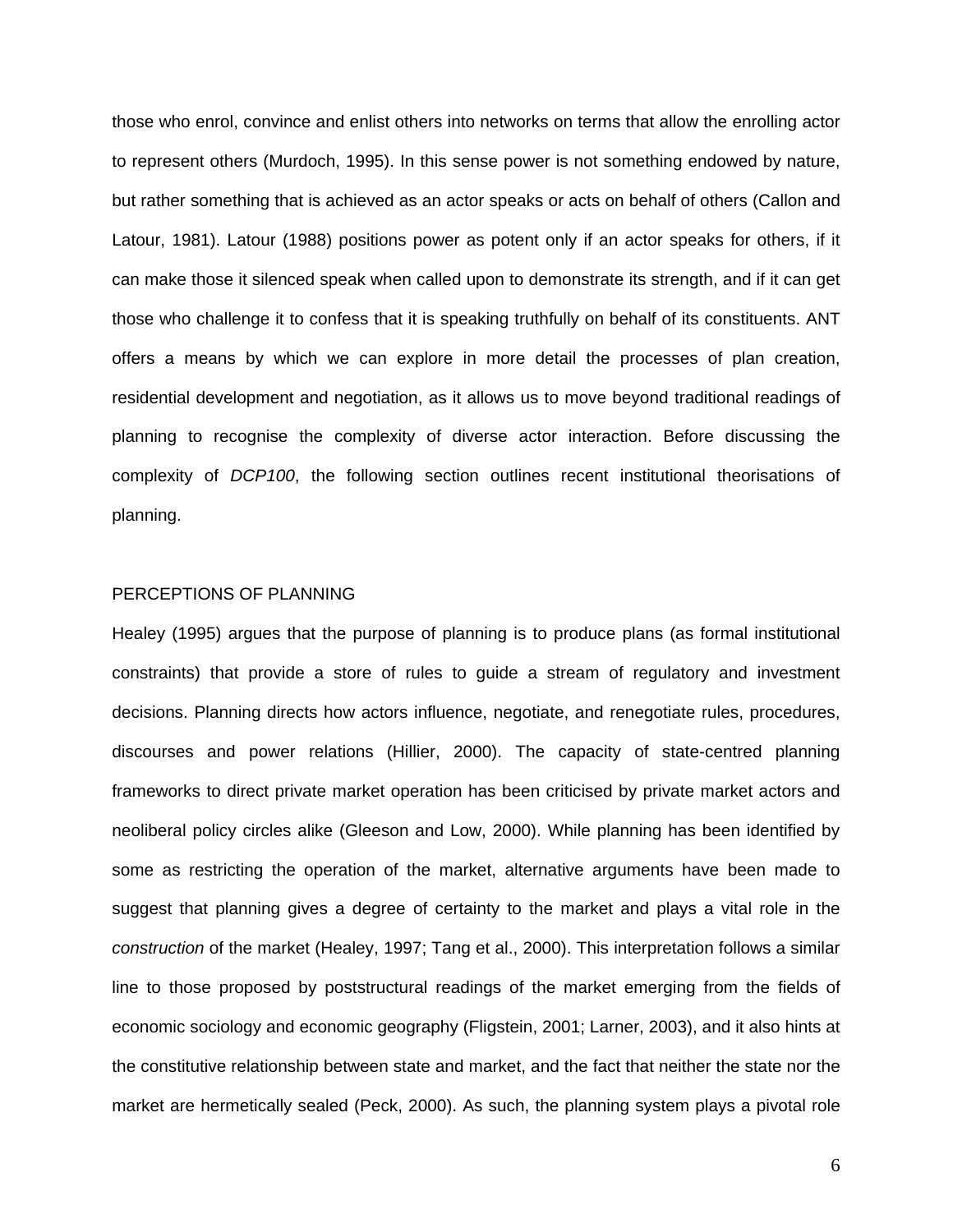in determining the location of new residential housing by providing the main avenues through which policy makers can influence development (Adams and Watkins, 2002) and where developers can influence policy. Although traditionally positioned as a set of formal arrangements that direct interaction and market operation, an increasing number of studies have highlighted the complex institutional environment that surrounds plans, their development and implementation, with informal associations progressively being placed on the research agenda (Hillier, 2000; Tichelar and Watts, 2000; Adams and Hastings, 2001; Lowndes, 2001).

While traditional readings of planning in urban development rest firmly in the realms of modernist thinking (Ennis, 1997), more recent interpretations see planning as neither the pursuit of universal truth and ideal form, nor the sole impediment to market efficiency and allocation, but rather a hybrid which constructs spatially and temporally specific development (Healey, 1997; Adams and Watkins, 2002). Mobilising ANT facilitates the tracing of the complex and unique interactions of interested actors. While the interpretation of the planner as the all-knowledgeable guardian of society no longer holds much sway, it is important to note that the idea of the planner as an expert remains vitally important to the enrolment, negotiation and expression of urban development (Ennis, 1997; Adams and Watkins, 2002). It is argued by Healey (1991) that the majority of planners remain confident in their expertise, untroubled by doubts about the nature of their knowledge, certain that those values and objectives they pursue are in the public interest. Healey (1991) also identifies three roles of state planners: first, they must envision possible futures of development projects, including their physical, institutional and cultural contexts; second, they must manage and prepare arguments both for the development (thus seen to be supporting development interests) and for the modification of the proposal (therefore setting the stage for comments from others); and, third, they must present and negotiate their own formal analysis of the project proposal and alternatives to it. In the case of *DCP100* all three roles of council planners are examined, as, first, council develops a draft strategy framing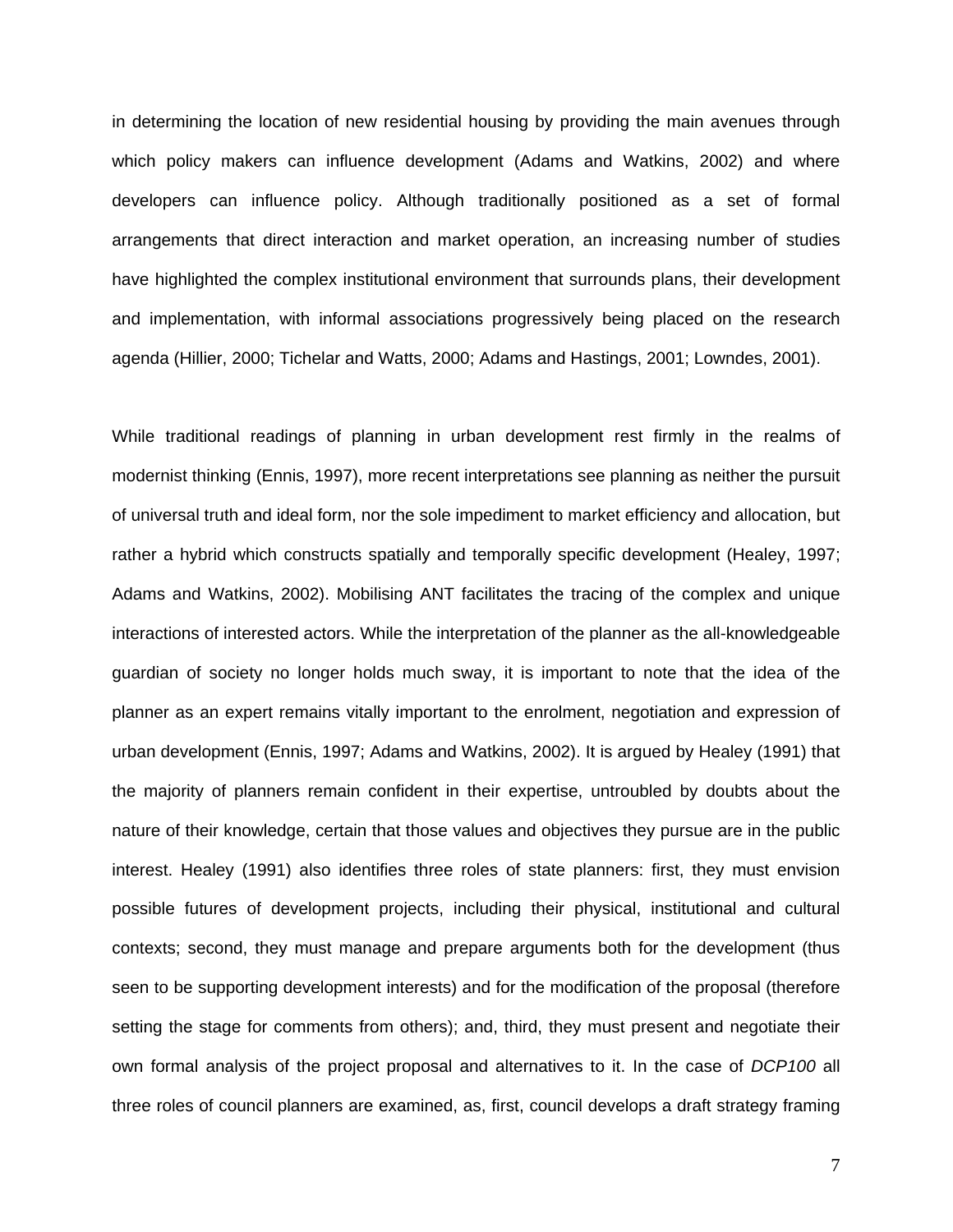development (a vision for future development), second, it engages a series of others to support and strengthen its authority claim, and, third, it mobilises the planning vision and supporting actors in a manner capable of resisting challenge from private actors.

Thus, planning becomes the site at which the development gain/costs are negotiated (Claydon and Smith, 1997; Keivani et al., 2001). This negotiation of policy, however, is far from simple as the list of interested actors is vast, with analysis based on state and market, or planner and developer dichotomies greatly underestimating the importance and complexity of political context (Healey et al., 1995). It is this negotiation of costs and benefits, and the institutional arrangements and associated actors enrolled in theses negotiations, which are traced in this paper. Claydon (1996) defines negotiation as the process whereby parties attempt to reach agreement. This is differentiated from bargaining (where benefits are traded) and compromise (the acceptance of sub-optimal agreements), which may be part of the negotiation process (Claydon and Smith, 1997). Here actors, be they developers, local environmental groups, or local governments, employ consultants and lawyers to promote and protect their claims in the negotiation of projects and policy preparation exercises (Healey, 1997). This typology of negotiation simplifies the complex and shifting nature of these translations, as negotiation, bargaining and compromise all represent different network configurations as the enrolment of actors and intermediaries shift in efforts to secure a network (development or policy) outcome. In such an institutional setting plan making becomes an advocacy process centred on competing claims of authenticity and authority. Through an ANT framework the objectives and enrolments of each of the disparate actors can be traced and recognised in the creation of policy. Thus, while planners may retain some of the institutional characteristics as experts, they also need to be able to negotiate with other actors who are also equally constructed as experts in their institutional field (Ennis, 1997; Ball, 2002). In the case of *DCP100*, negotiation was conducted between private sector interests (local builders and industry representatives) and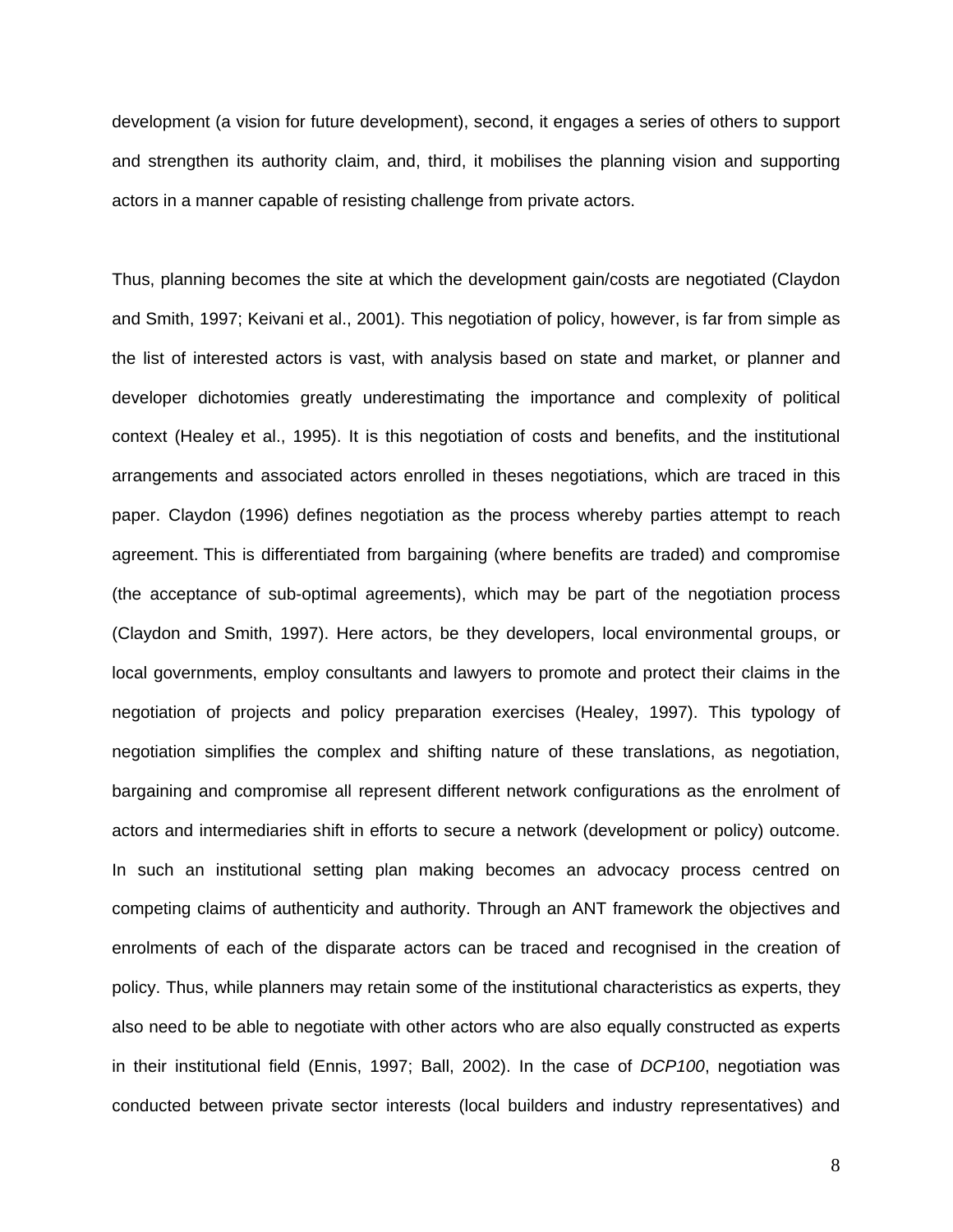public sector officials (council officers). However, this simplistic typology downplays the complexity of actor identity and influence in the negotiation environment, and the plethora of actors (institutional or not) that are drawn into the policy negotiation arena. Indeed the recognition of the complex identity and objectives of public and private actors and the complex enrolment strategies used to strengthen negotiation claims highlight the role of ANT as a frame for analysing planning negotiations.

While planning of some form is present in virtually all locations of residential development, there is little doubt that the nature of local politics and planning processes can differ significantly across locations, which leads to great variety in the nature of processes even within policy sectors (Allmendinger, 1996). The plan, therefore, becomes a site of political struggles which continue after implementation, as interpretations of rules and discourses are challenged and transformed. In their study of greenfield development, Adams et al. (2002) suggest that local planning policies are the most important component of the rules and regulations influencing development. Although identified as the most important level of government in terms of urban planning and development (Adams et al., 2002), within Australian planning policy the local government is seen to play a minor formal role (Beer et al., 2007), due primarily to the fact that it is not recognised in either the Constitution or the Commonwealth-State Housing Agreement. Nevertheless, local government has traditionally played a major role in the planning, consumption and management of housing through zoning and strategic planning, building regulation policies, rating policies, rate rebates and the management of some housing stock (Burke, 1999). Although operating within the formal institutional hierarchy of the state planning apparatus, local government plays a vital role in planning within its own municipality, focusing on the smaller issues beyond the interest of large planning authorities. The following section explores how the processes of enrolment and translation provide a more detailed picture of the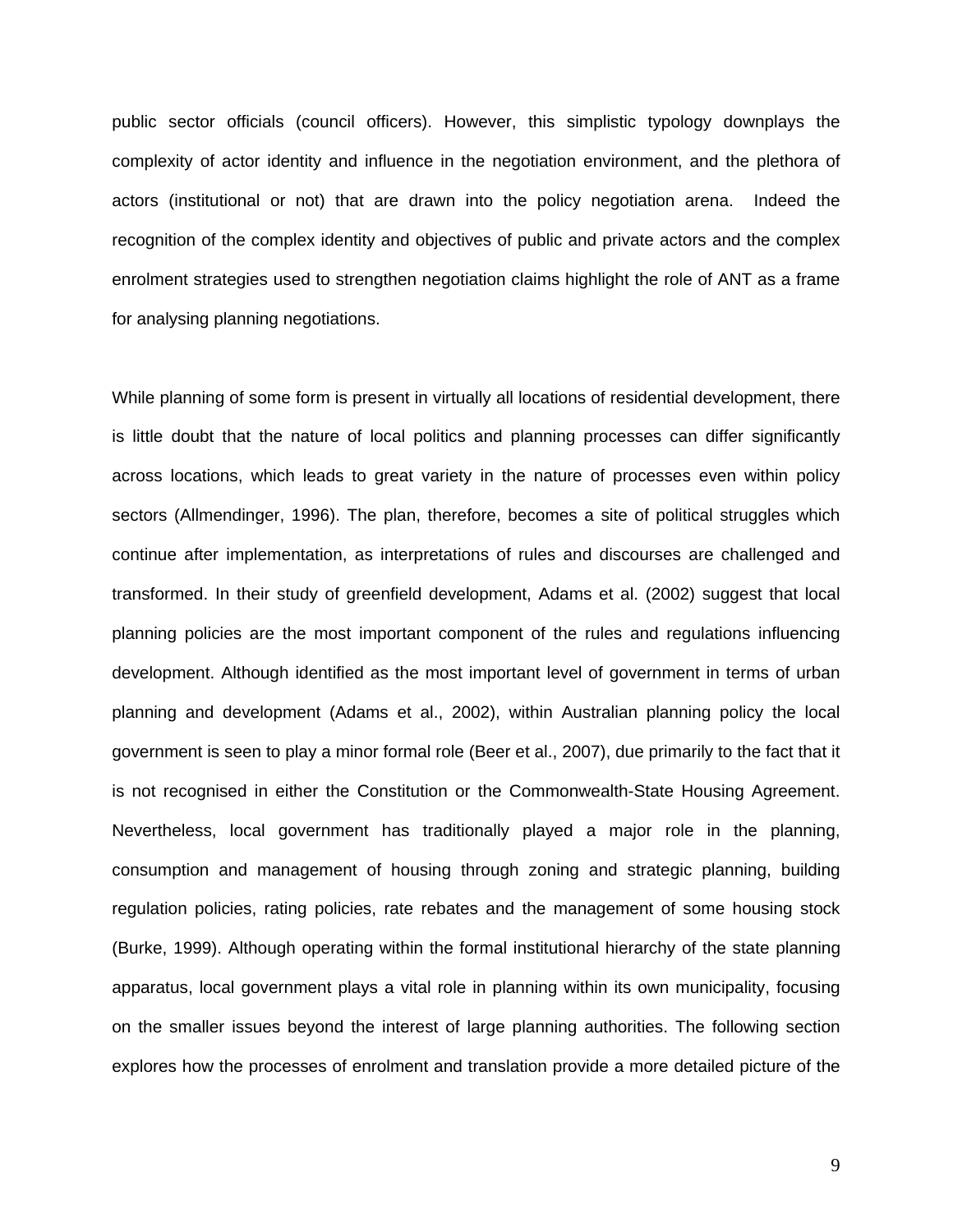development of planning policy in the Wyong Shire, focusing on the development of *DCP100 – Quality Housing*.

## DEVELOPMENT CONTROL PLAN 100 – QUALITY HOUSING

This section explores the nature of formal and informal network relations and the role of a select number of non-human actors that facilitated the negotiation and implementation of *Development Control Plan 100 – Quality Housing* at Wyong Shire. The Wyong Shire is part of a growing interurban corridor between Sydney and Newcastle (Figure 1) and is expected to house an additional 55,000 households to the year 2031 (NSWDoP, 2006). The purpose of this section is to highlight the role of formal and informal institutional relations as actors/intermediaries in the creation of housing policy, yet frame these interactions as part of a more diverse topological network of institutional, discursive, human and non-human actors.



**Figure 1** Location of Wyong Shire

Despite the fact that local government has planning and approval responsibilities within its boundaries, in the case of New South Wales these are subject to State government approval,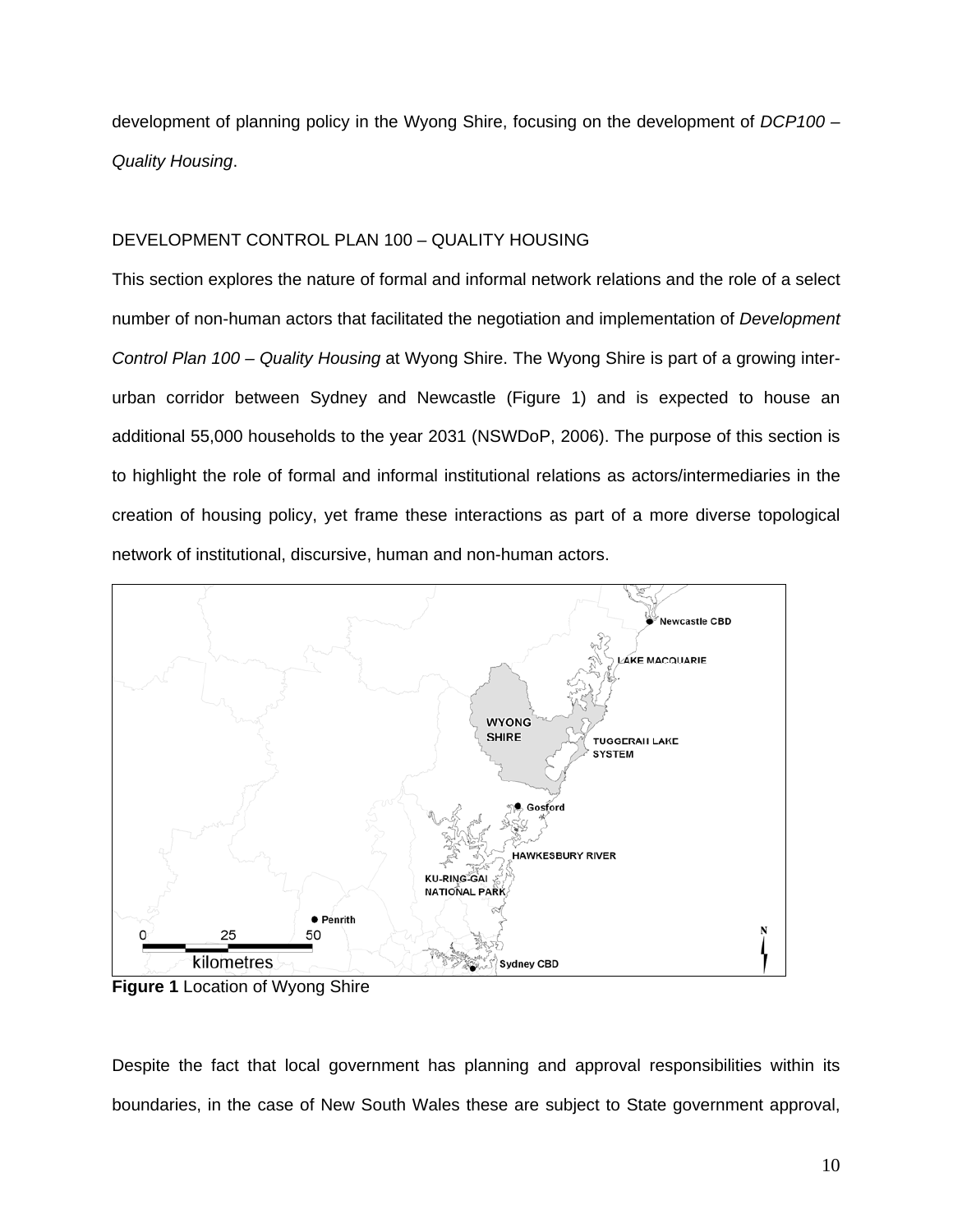primarily through the adoption of a Local Environmental Plan (LEP). LEPs pursue small-scale planning objectives, such as those concerned with subdivision standards and the promotion of innovative forms of development, ensuring development is achieved in accordance with the relevant State or metropolitan strategy. Under the LEP, local councils also produce Development Control Plans (DCPs). DCPs attempt to provide specific, more comprehensive guidelines for certain types or sites of development. DCPs represent the most focused formal expression of development constraints. *DCP100* was a one of a number of planning policies developed by Wyong Shire Council in the early 2000s. *DCP100* was developed by council in an effort to maintain the environmental quality of the region, align with the objectives of Ecological Sustainable Development (ESD) and respond to concerns over increasing population and development pressure in the area (WSC, 2003). *DCP100* sort to mediate the construction of houses within locations currently zoned as residential under the existing LEP. However, despite its impact on residential development, *DCP100* experienced little public opposition. The relative innocuous public identity of *DCP100* can be attributed to three main factors. First, it operated on land already zoned for residential purposes, therefore decreasing the potential for conflict based on environmental concerns over new land zonings. Second, the emphasis on environmental conservation and aesthetic building provisions received broad support from the wider community. Third, it did not impact on current landowners' profit-seeking strategies in areas already zoned residential. Nevertheless, concerns were expressed by builders in the area who were required to alter their building styles to align with more stringent building controls. It was these concerns which facilitated the lobbying of elected officials and the enrolment of an industry representative and multiple non-human actors in efforts to destabilise the policy translation.

At its most broad, *DCP100* attempted to add an increased emphasis on the environmental components of residential development (water tanks, eves, solar access and vegetation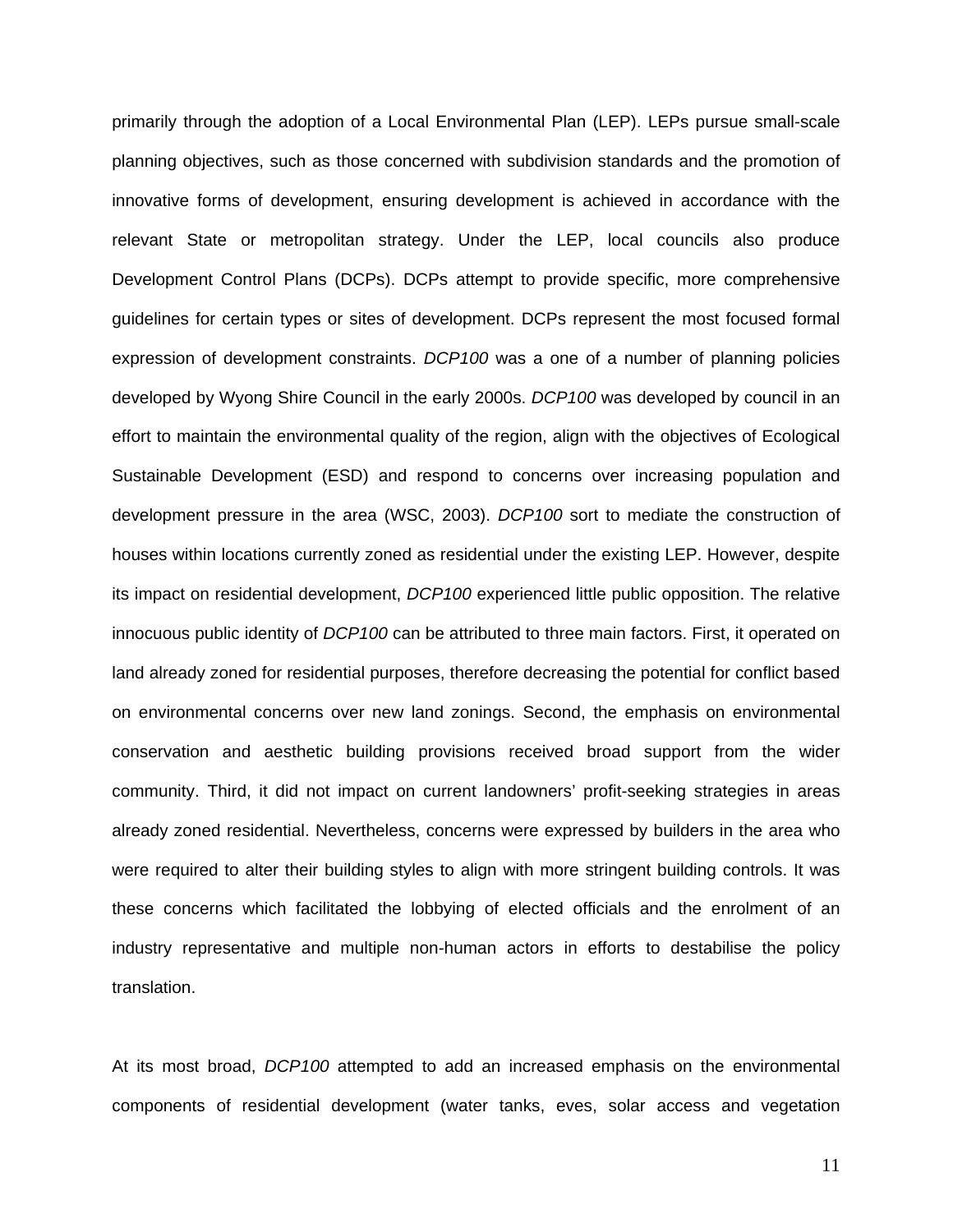protection) and improving the aesthetics of new housing (lot set-back, cut-and-fill requirements and street scaping) (WSC, 2003). *DCP100* was positioned by council as a means through which increased formal frames could be placed on housing, decreasing the qualitative or informal negotiations over the quality and applicability of development:

*DCP100* has some strict rules. They were all becoming qualitative in nature, there was room for plenty of argument. Now I don't have to say that a house is ugly, we just say that it doesn't meet the standards. (Council Officer)

At its most superficial *DCP100* represents a formal institutional translation of development by senior council officers who wish to maintain power to direct private development interests. In this sense a formalised policy can be seen as a means through which senior council staff attempted to ensure their own vision of development in Wyong (Healey, 1997; McGuirk, 2001). However, the identification of *DCP100* as a formal frame for residential building neglects to identify the informal processes associated with its development and implementation, as well as the challenges to its authority by development related actors prior to its adoption. Rather, the final policy, while formal in nature, was the product of strategic enrolment by competing actors.

The *(Draft) DCP100* was released by council in early 2002. This first version essentially represented a council vision of development, paying little attention to the desires, queries or complaints of private actors. However, the original policy translation was identified as unacceptable by building actors, as it was seen to impede their capacity to secure profits through the need to alter building styles. Thus, interaction over *DCP100* was facilitated by the desire of state and private actors to achieve the divergent objectives of environmental conservation and efficient building respectively: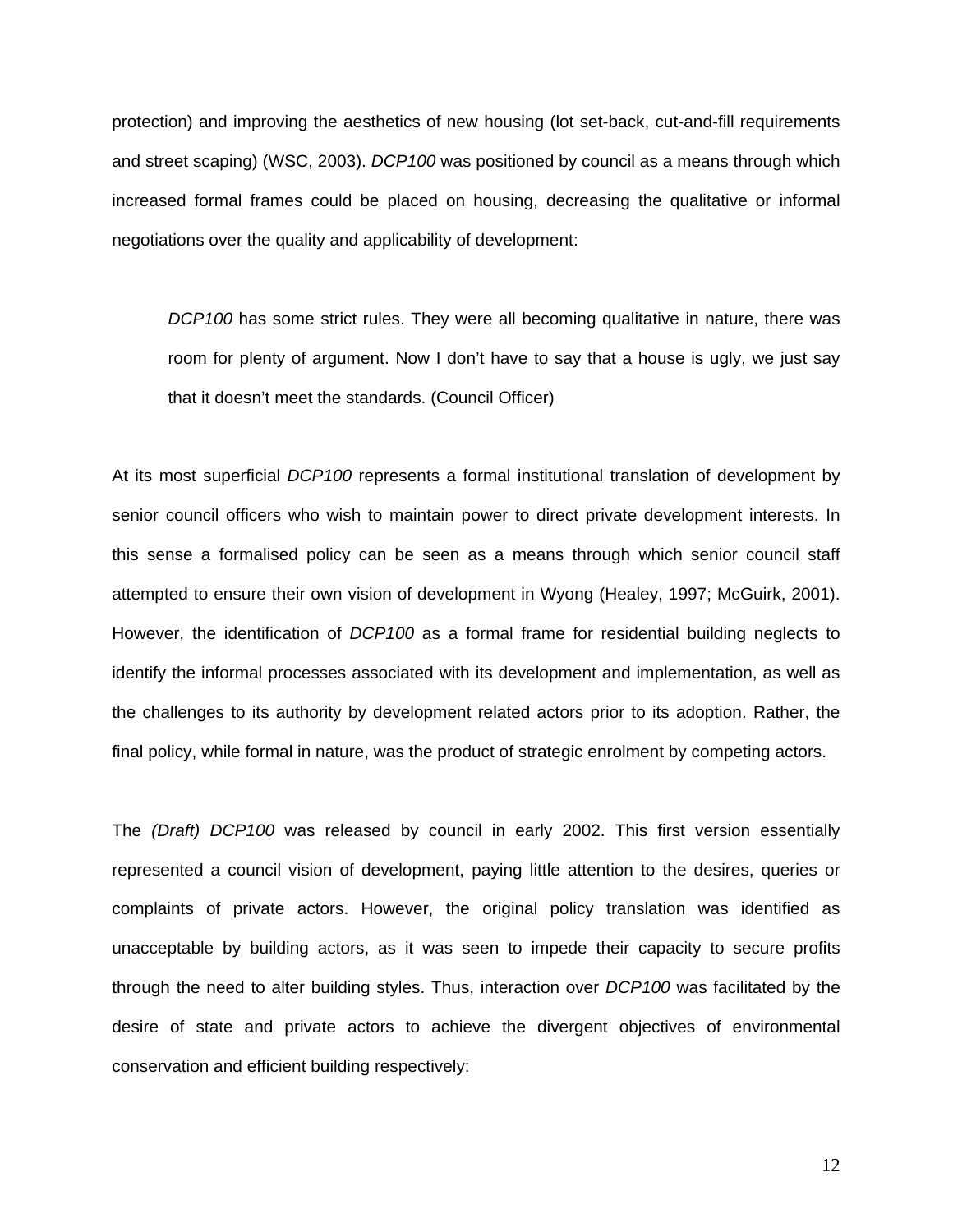It was a whole DCP change to the process of having an application accessed. It was very broad and related to all detached dwellings in Wyong, which is a growth area and one of the major contributors to new housing in the broader Sydney region. (Industry Representative)

From a builder's perspective *DCP100* represents a significant change to the existing formal structure directing housing, changing the enrolment and translation process required by builders (i.e. the style of the building) (Callon, 1986a; 1986b). It was argued by builders that their efforts to comply with the new council planning regime were to the detriment of new home purchasers as it would raise costs. Further, it is important to note the discursive role that Wyong plays in the broader development of greater Sydney is enrolled by builders to challenge the policy framework. Here affordability and Sydney's land supply issues become discursive intermediaries mobilised by private interests to challenge the planning translation of the local council. The realigned policy framework was a major issue given that the majority of builders were large firms which operate across land release locations (local government areas), making it difficult to respond to council specific regulations – *DCP100* would require significant changes to builders' standardised translation (their project home) (Ball, 2003; Dowling, 2005). Despite the size or experience of building actors, they were unwilling to alter their standardised product to conform to new building regulations:

There is the new DCP[100] and you have never heard [builders] do anything but whinge about it. (Developer)

All firms tend to have their product fairly set. If the council has their own particular controls for dwelling houses, then they just have to adapt to that. They don't like to change and many argue that it impacts on their ability to make money. (Council Officer)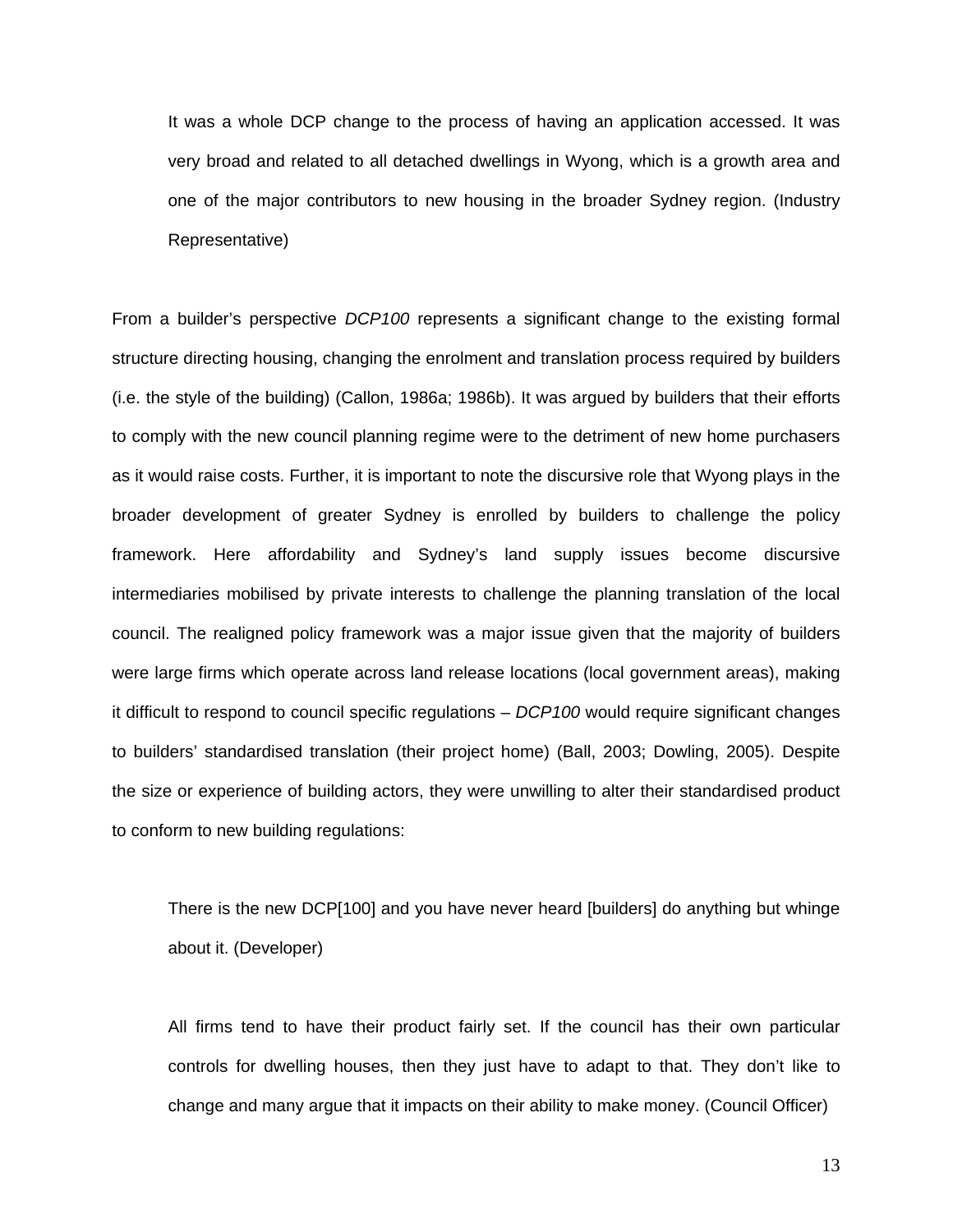Given the array of locations in which these building actors operate they have few (especially informal) associations with actors directing policy (i.e. council staff). This lack of informal associations is especially relevant, given that in recent readings of residential development it is local knowledge, rather than formal institutional rules, which are seen to offer the ability to recognise and effectively engage relevant actors in a manner conducive to development objectives (Healey, 1997; Hillier, 2000). In this institution-centred interpretation of networks, trust and reciprocity are positioned as the entities that reduce transaction costs, rather than formal contractual provision (Podolny and Page, 1998). However, this is not to say builders are unaware of new policy interventions established within those areas in which they operate, rather that they have little impact (via informal means) on their creation:

We can argue the point and say that the stipulations they are bringing in are not necessary, but at the end of the day we are the bottom rung of the ladder; nobody really listens to us. (Builder)

Given lack of informal associations within council and the inability of individual builders to challenge formal policy translations, an industry representative was enrolled to challenge the *DCP100* translation on their behalf. Here an industry representative, as a heterogeneous association of multiple local and interested actors, is positioned as a powerful actor with the authority to translate for the multiplicity of building actors in a single comprehensive translation. The industry representative provides a translation of all building actors in Wyong rather than only concerned individuals (Law, 1992; 1999; Murdoch, 1998). While the industry representative does not present the most advantageous translation of building options for each individual builder (i.e. argue on the basis of individual sites or building designs), it is, according to builders, in the best position to engage council actors and challenge building related policy. In the case of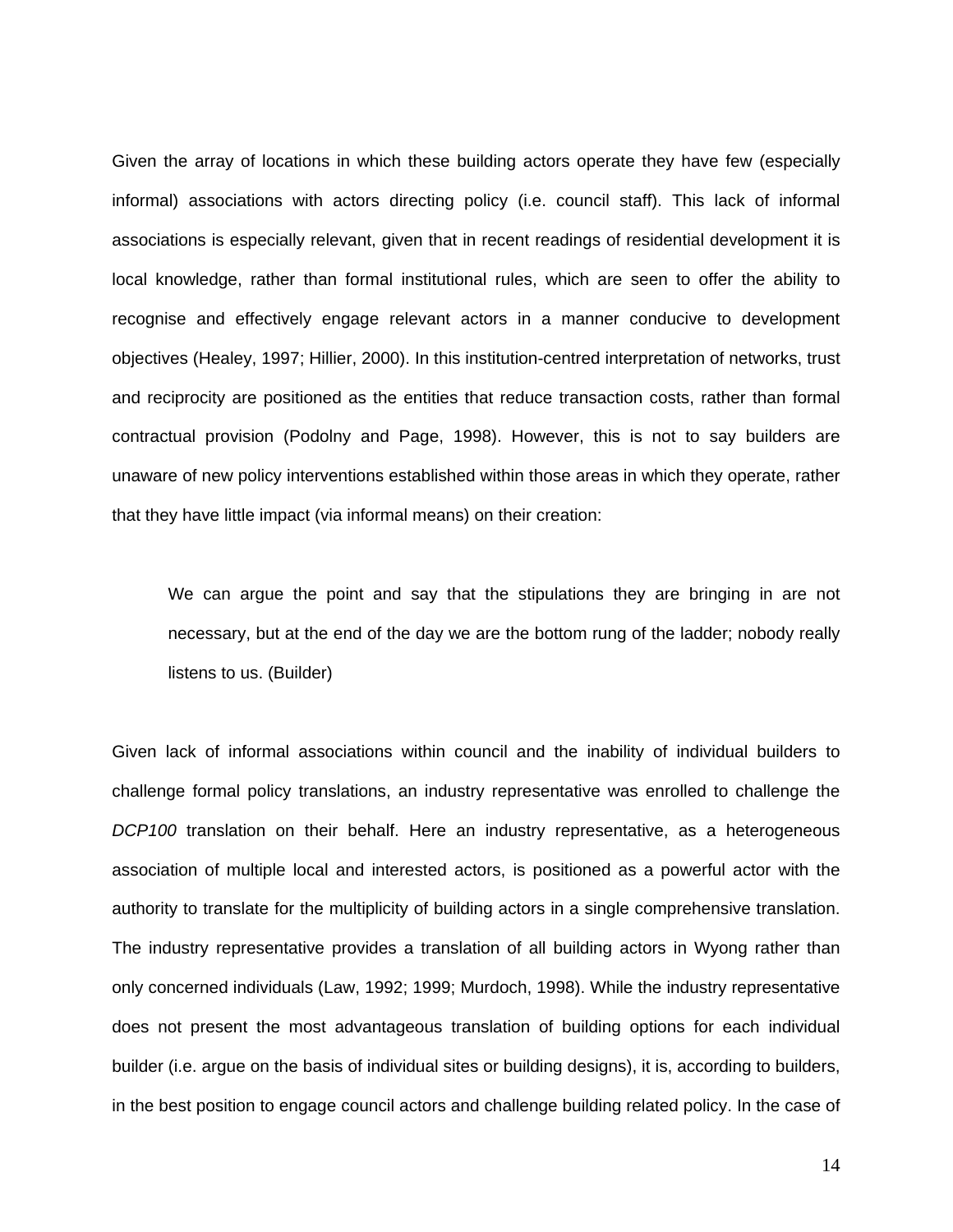Australian residential building the relevant industry representative is the Housing Industry Association (HIA). Here the HIA comes to represent a heterogeneous association of a significant number of building related actors across Australia:

You find most builders, rather than be individual, are usually represented by the HIA. So collectively they go to the HIA and then they negotiate on the industry's behalf. (Developer)

Unlike individual builders, the HIA is seen to engage state actors, through mobilising informal lines of association rather than formal lines of appeal. Here informal associations become intermediaries, which are mobilised by the HIA (i.e. they can be mobilised in an effort to alter policy), yet remain unavailable to individual building actors. Importantly, the capacity of the HIA to mobilise informal institutional arrangements for the purpose of challenging the *DCP100*  translation was one of the primary reasons it was enrolled by local builders in the first place:

The HIA would probably say that they've got a pretty good rapport and working relationship with council. (Council Officer)

The relationship with council is reasonably personal. We get to know the staff at a council level. But we might need to take it to a political level if we don't get what we want. So we might need to engage meetings with councillors, particularly if you are not getting anywhere at the staff level. Typically the relationship with the councillors is a healthy one. (Industry Representative)

Importantly, the HIA positions the hierarchical structure of the council as an institutional arrangement that can also be enrolled for the purpose of negotiating acceptable policy. In the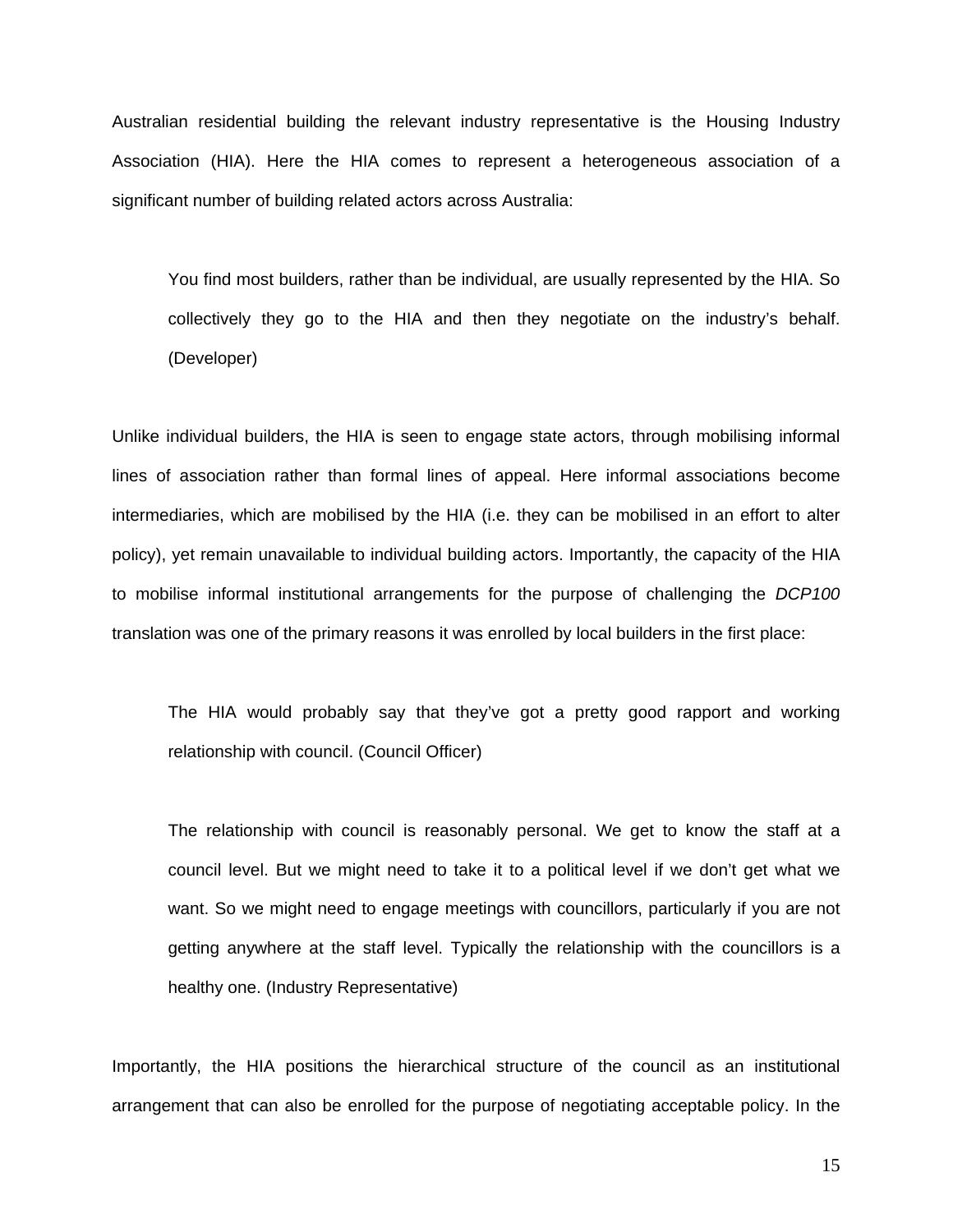case of *DCP100* the HIA initiated (informal) interaction at the political level (engaging councillors in the first place) only later engaging junior staff in enrolments and translations over the specificities of the policy. The tendency of the HIA to operate in a top-down fashion through accessing political actors is, in part, due to its inability to operate at all sites of development and, thus, develop the required knowledge and informal relationships in each council area to mobilise a bottom-up strategy – i.e. engage directly with the council staff responsible for planning translations prior to their development:

We would have most of our early discussions with the councillors. We would mainly liaise with the General Manager, the mayor and the deputy mayor. So we don't need to know the politics of the council, we prefer to fight the issue on the issue alone and hope to convince the council of the merits of our argument. The political side of it is left to the mayor or whoever. (Industry Representative)

The ability to access councillors as initial points of contact through a top-down approach potentially increases the chance of success as the hierarchical nature of council is enrolled at the early stages of the project. In addition, the active circumvention of (local) political issues is a product of both the recognition that the lack of knowledge in such matters may disadvantage negotiation and that, through a top-down strategy, political matters will be taken care of by senior staff with objectives akin to the HIA (Ruhil et al., 1999; McNeill, 2001). Further, the emphasis placed on merits advocates an approach which enrols a variety of actors to present the value and worth of any translation. Of particular importance is the enrolling of market concerns and expert testimony as actors/intermediaries that mediate policy negotiation. Thus, as the actor representing the building industry, the HIA is more willing (and able) to mobilise the formal hierarchy of council, as well as informal relations with actors in positions of authority and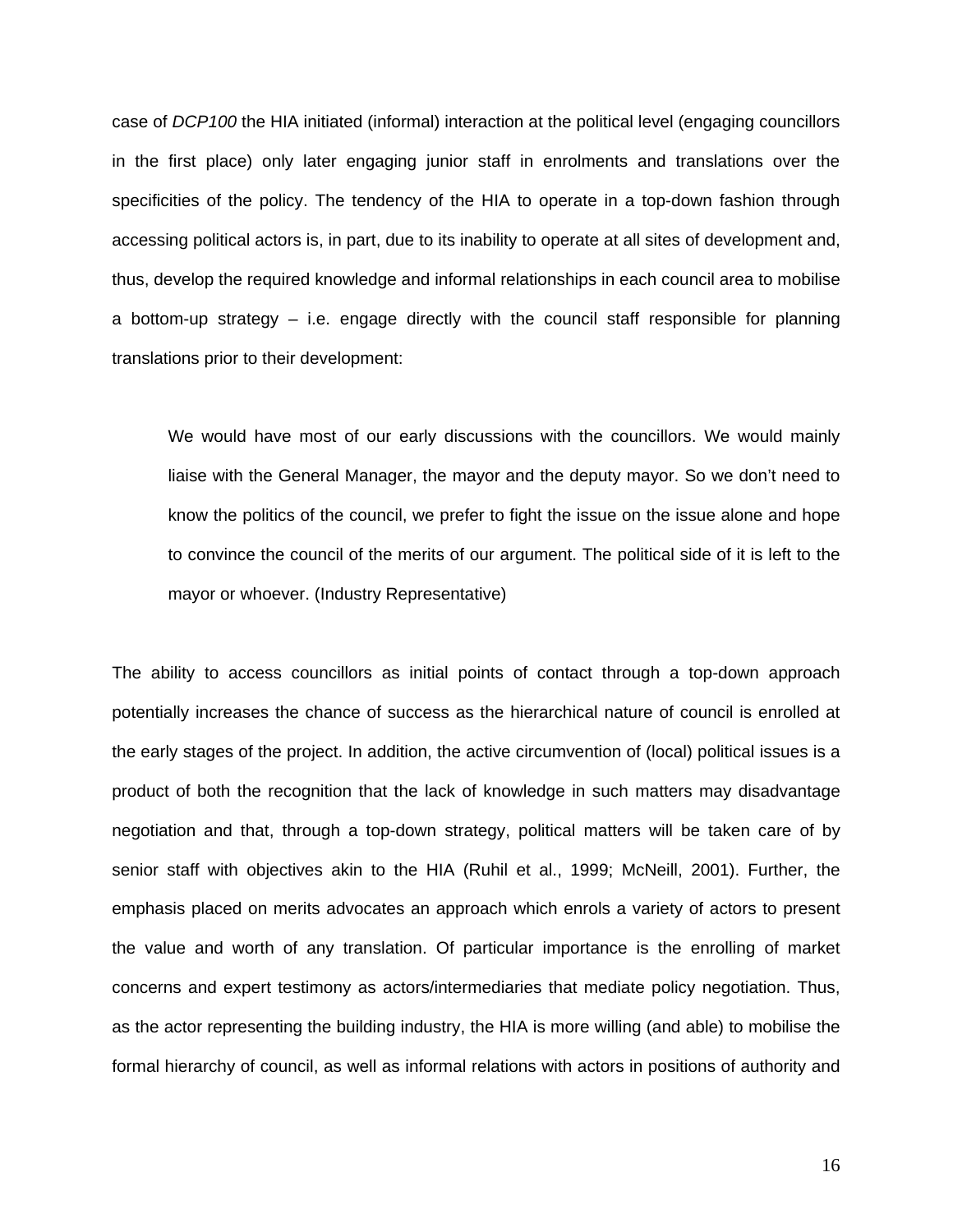engage expert testimony in efforts to develop a formal policy translation more conducive to the strategic objectives of its constituent actors (i.e. local builders) (Latham, 2002; Smith, 2003).

Importantly, the HIA is recognised by council as the body with the capacity to translate on behalf of a divergent set of private/building actors in Wyong (Murdoch, 1997; Latham, 2002). However, despite suggestions by council staff that building actors were consulted at the early stages of the *(Draft) DCP100*'s development, this early enrolment/engagement was deemed unsatisfactory by both builders and the HIA given that their issues (such as water tanks and cutand-fill requirements) received, according to them, little credence in the final policy translation. Rather, the majority of negotiation between state and private actors occurred after building actors challenged the initial policy translation as presented in the *(Draft) DCP100*. This second stage of interaction between council and building actors was a product of overt petitioning by the HIA of the (elected) council:

We requested, on behalf of the builders, if we could address the council. We highlighted some of the concerns with the policy. Out of that meeting it was resolved that they should defer the introduction of their new policy until they had the opportunity to sit down with the HIA and its members. (Industry Representative)

We finished the draft DCP and we went up to council and they said 'whoa, we have been lobbied by the HIA. Obviously you have not consulted with them, so we want you to do some consultancy just with them and talk about the Quality Housing DCP. (Council Officer)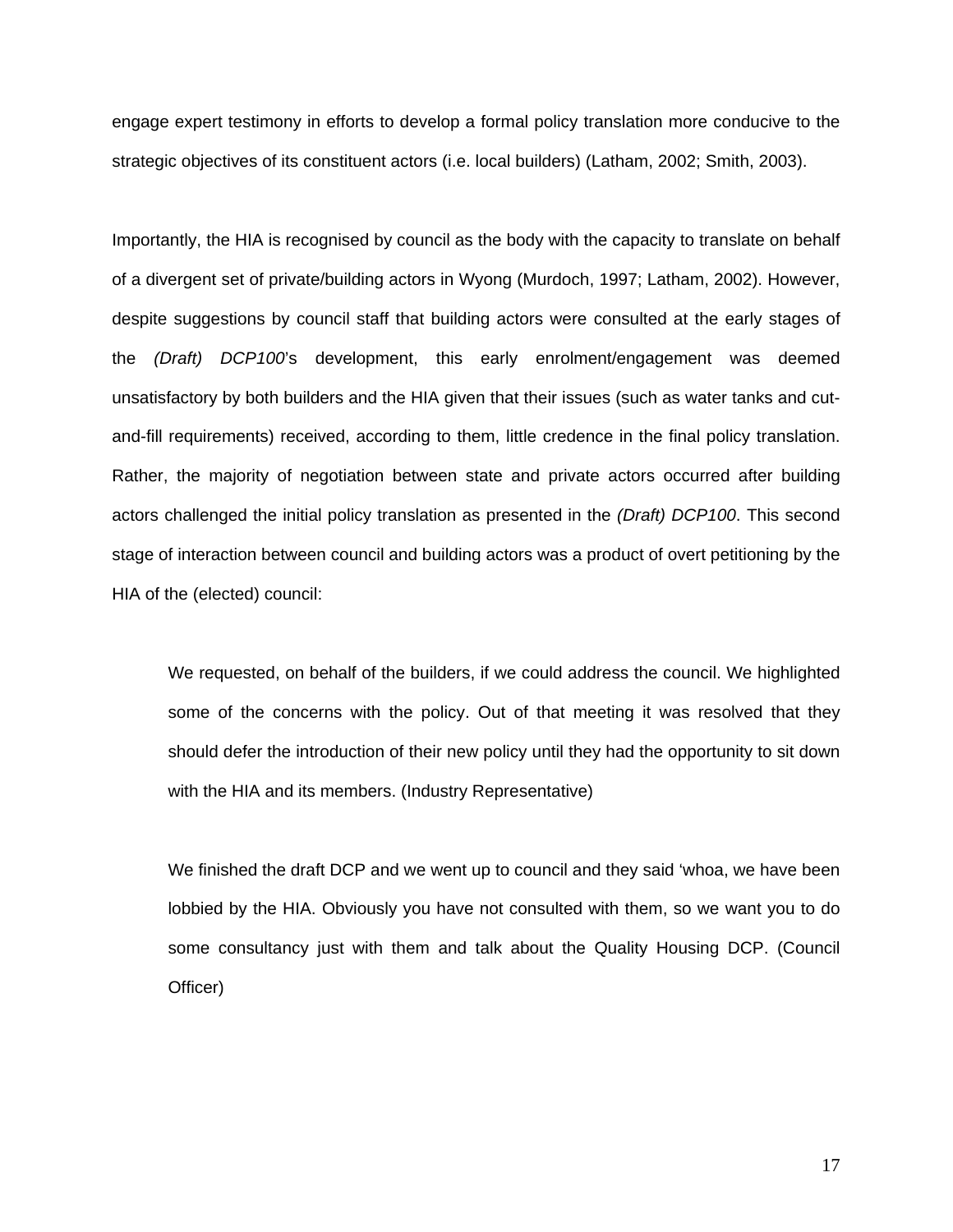Thus, the interaction between the HIA and council officers was a product of a challenge to the initial policy translation through the formal (hierarchically-structured) authority of elected councillors, accessed via informal means.

Although translating the needs of local builders, the HIA is unaware of the individual topological associations that influence, impact and shape specific building actor-networks in Wyong, including the historical, policy and institutional make-up of the region. This difficulty is due to both the size of the HIA and the inability to engage in all new policy translations across all sites of development and the weak position of builders as a whole and, thus, their infrequent inclusion in policy actor-networks (Dowling, 2005):

Ideally we prefer to get in there before decisions are made, but there is a range of decisions that get made across my portfolio [planning] on a daily basis. It is impossible to get in there before every decision made by the Commonwealth Government in some respects, the State Government, and all the various councils. (Industry Representative)

We tend to pick up on the ones that our members are most aware of and concerned about. They tend to call us in on those cases. Our involvement in *DCP100* is primarily through our members being made aware of the policy they were proposing to introduce, and the fact they were really unable to have an influence on that document. (Industry Representative)

The HIA, therefore, becomes involved in specific policy actor-networks only at the request/enrolment of localised building actors who have a greater understanding of the specific topological actors (e.g. policy interventions and development pressures) in their own network yet lack the (formal or informal) institutional authority to access policy negotiations. Here the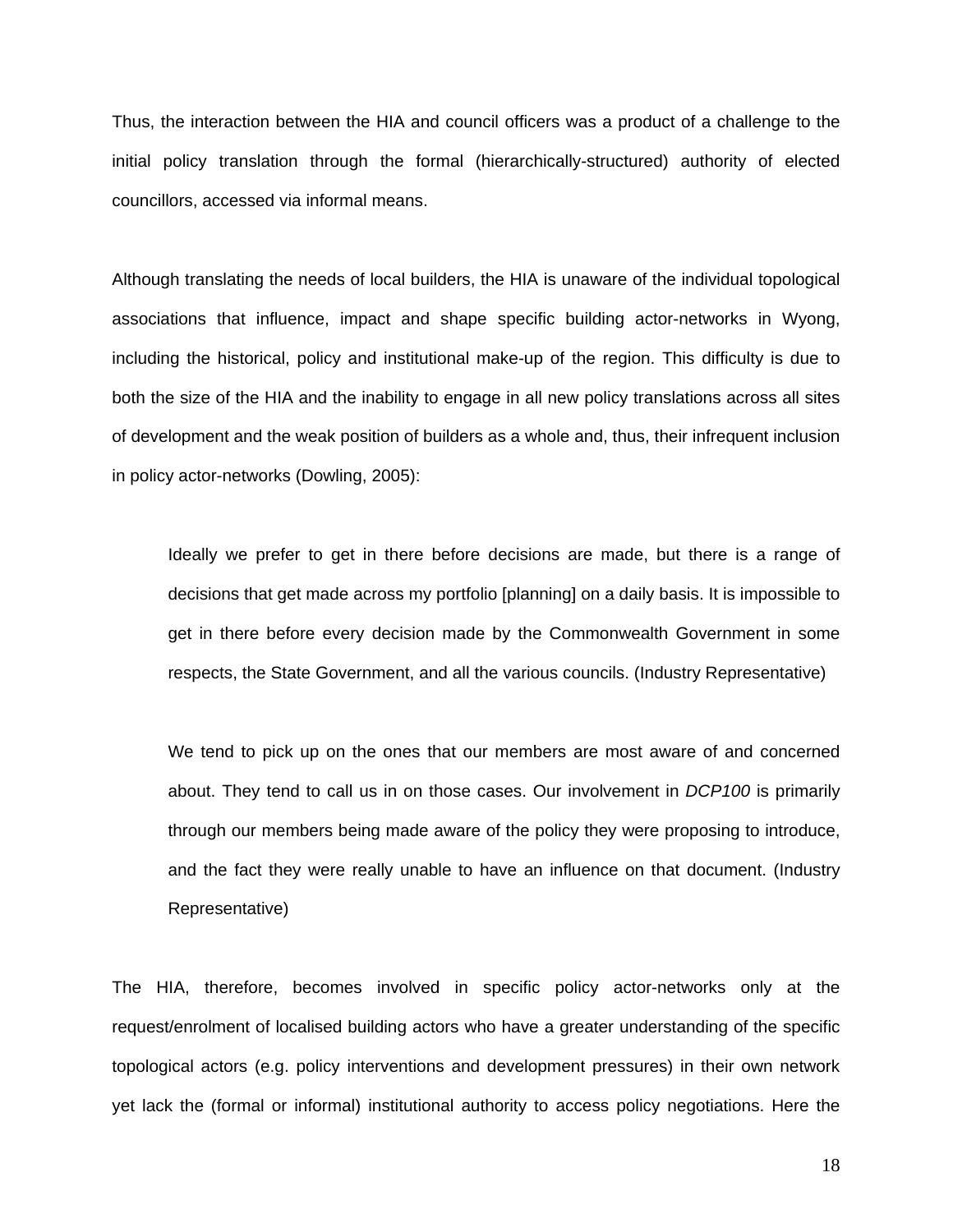involvement of the HIA in the *DCP100* actor-network represents a circle of translation as both the HIA and local builders argue against the initial policy translation through the agency of the other – the HIA is a powerful actor because it translates on behalf of local builders, while local builders enrol the HIA to challenge the planning conditions identified under *DCP100* (Callon, 1986a; 1986b; Murdoch, 1997; 1998) (Figure 2). It is through mobilising the HIA that local builders can enter the policy actor-network and hope to alter its translation in line with their own goals (in this case, less restrictions on building).



**Figure 2** Circle of translation for *DCP100* – Wyong builders and the Housing Institute of Australia

In this environment the political nature of *DCP100* is paramount, as the initial translation of council staff was vetoed by political actors (councillors) in direct response to the lobbying of a powerful political organisation operating on a State and federal policy agenda. Further, the need to engage with the HIA in a series of negotiations was due to the inability of council staff to: first, convince council that the earlier interactions/enrolments could represent the desires of the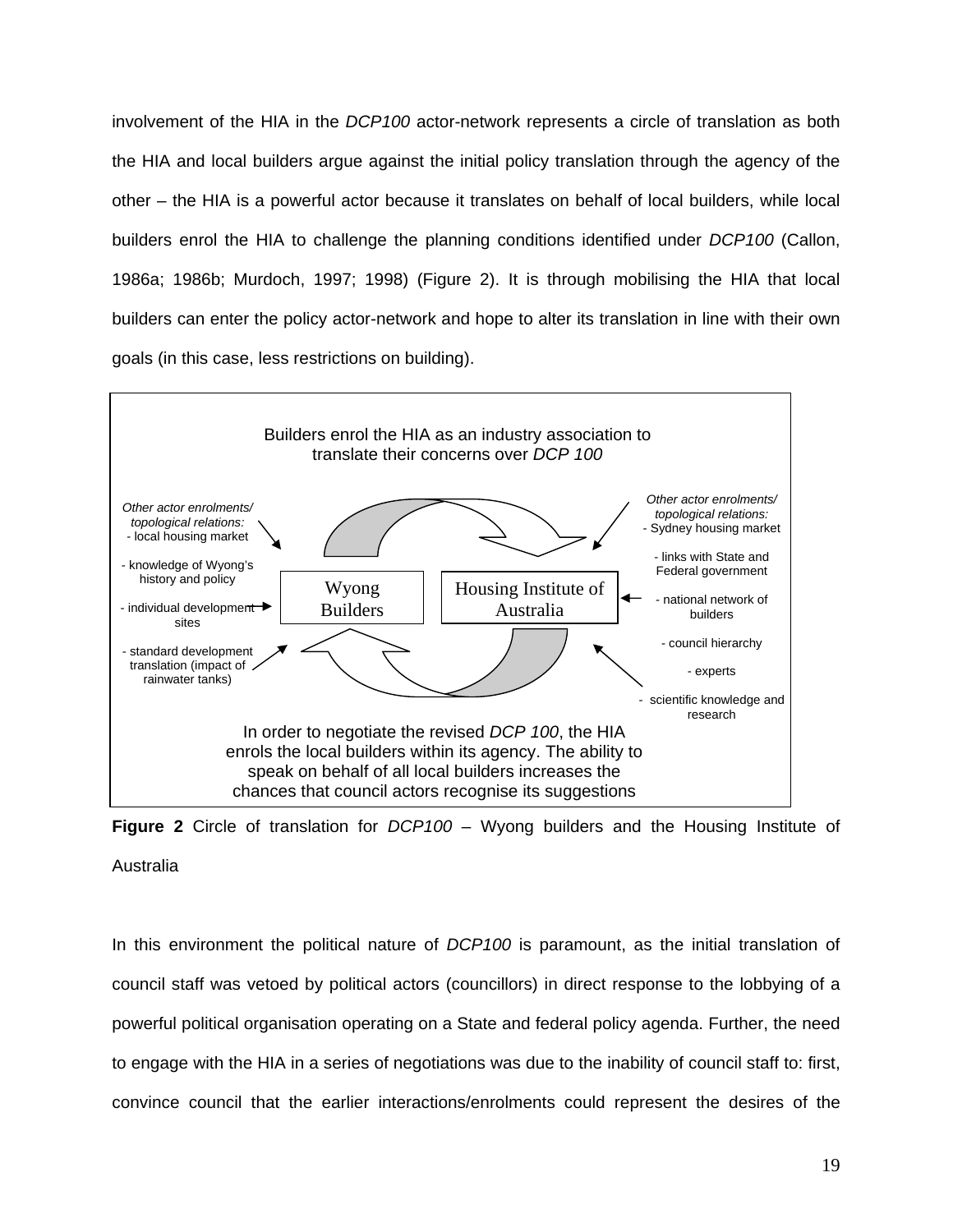builders in the region; second, convince the councillors or the builders that the initial policy would not impact negatively on the market; and, finally, present the environmental benefits (e.g. water tanks) as outweighing short-term market centred concerns. In short, the *(Draft) DCP100* was a failed translation.

While builders positioned *DCP100* as a policy translation that would result in decreased demand and increased costs for home purchasers, council officers position *DCP100* as an innovative, well-researched institutional framework (WSC, 2002b), one whose implementation was delayed, to the detriment of Wyong:

*DCP100* is quite an innovative effort. One of the reasons that it lasted so long was that our councillors were lobbied by the building industry. We had already undertaken a formal review process with the industry but they didn't like the results that came out of it, so we were again asked to go back, this time specifically to the HIA. (Council Officer)

Importantly, the relative authority of the HIA to translate building concerns is reconfirmed by centralised council actors (elected councillors) who specifically request the HIA's involvement. This is important for two reasons: first, at this stage the HIA was already involved and interacting with councillors and senior staff through a top-down institutional strategy; and (partly as a result), second, the HIA is identified by council as the actor with the ability to negotiate and translate on behalf of multiple building related actors (Murdoch, 1997; Whatmore, 1997). Thus, the HIA had been successful in presenting itself to (elected) council as the actor with the capacity to translate on behalf of local builders – negotiated outcomes with the HIA were, therefore, seen to have the capacity to speak on behalf of all builders in Wyong.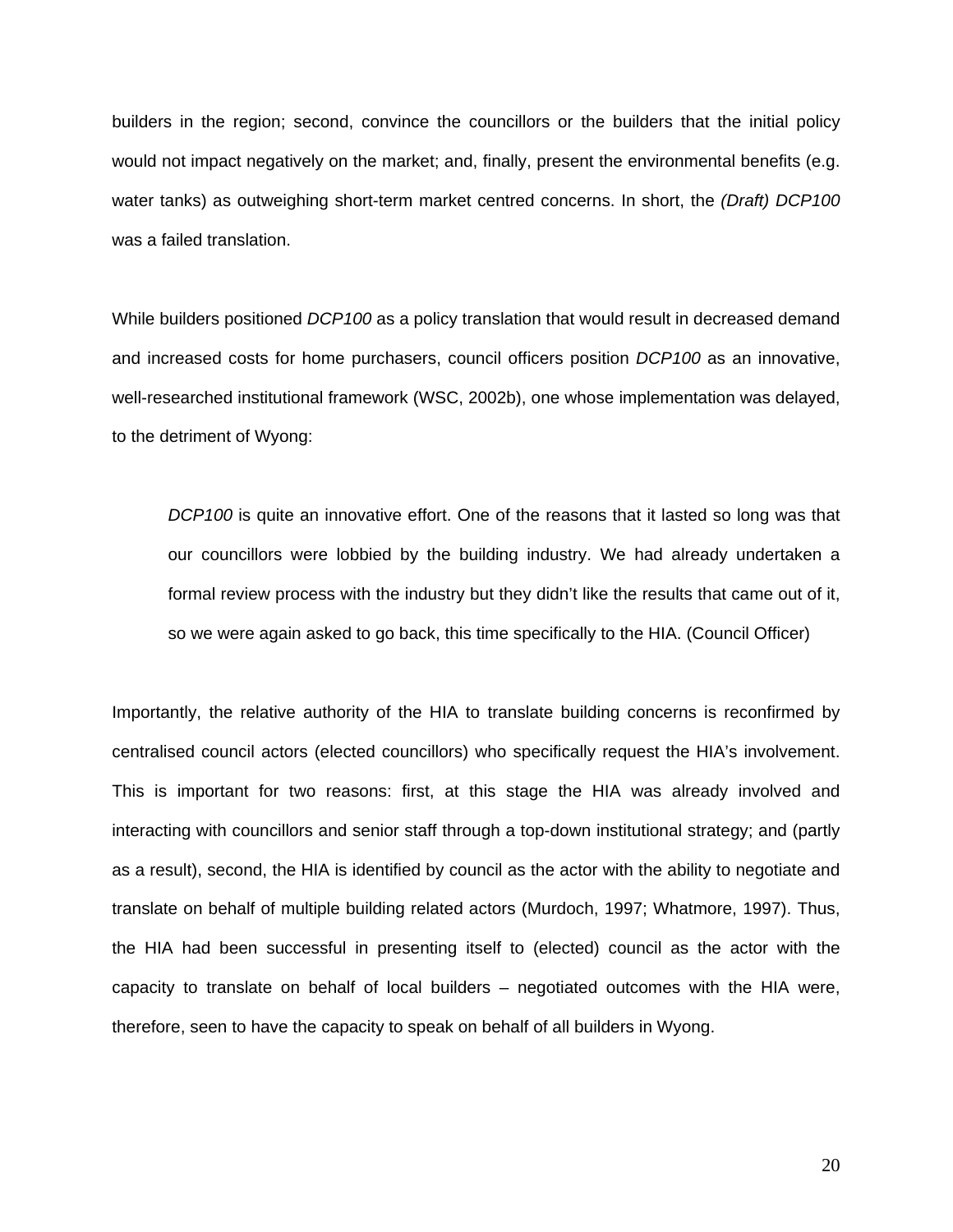As part of the second round of council/builder interaction, a series of formal negotiations were initiated:

We got together with council in a series of meetings where we had a table, they were on one side we were on the other, and went through each of the provisions in the DCP. At the end of the day that was a fairly good outcome, they were able to see where we were coming [from] and we could see what they were trying to achieve. The policy that was adopted was a much more reasonable policy to work with; I think the council would agree with that. (Industry Representative)

Perhaps unsurprisingly, negotiations were positioned as somewhat adversarial where each actor pursued its own objectives. Nevertheless, both the council and the HIA saw the process as one where their objectives could be reconciled and a joint translation of building policy constructed (albeit not one where the requirements of either side are fully met) (Callon, 1986a; Law, 2000a). Thus, *DCP100* represents a more authoritative policy framework than the draft version given that it now represents a translation of both council and builders. It is important to note that while the revised *DCP100* may be viewed as a more reasonable policy framework, it represents a negotiated translation where each side gave some ground but ultimately still disagreed with components of the final policy in an effort to achieve an overall policy outcome more amenable to their own objectives (Murdoch and Marsden, 1995; Bassett et al., 2002). While council stood firm on a number of conditions, in an effort to avoid ongoing conflict and the enrolment of formal intervention (such as court action), they were required to alter some of the requirements outlined in the draft policy proposal: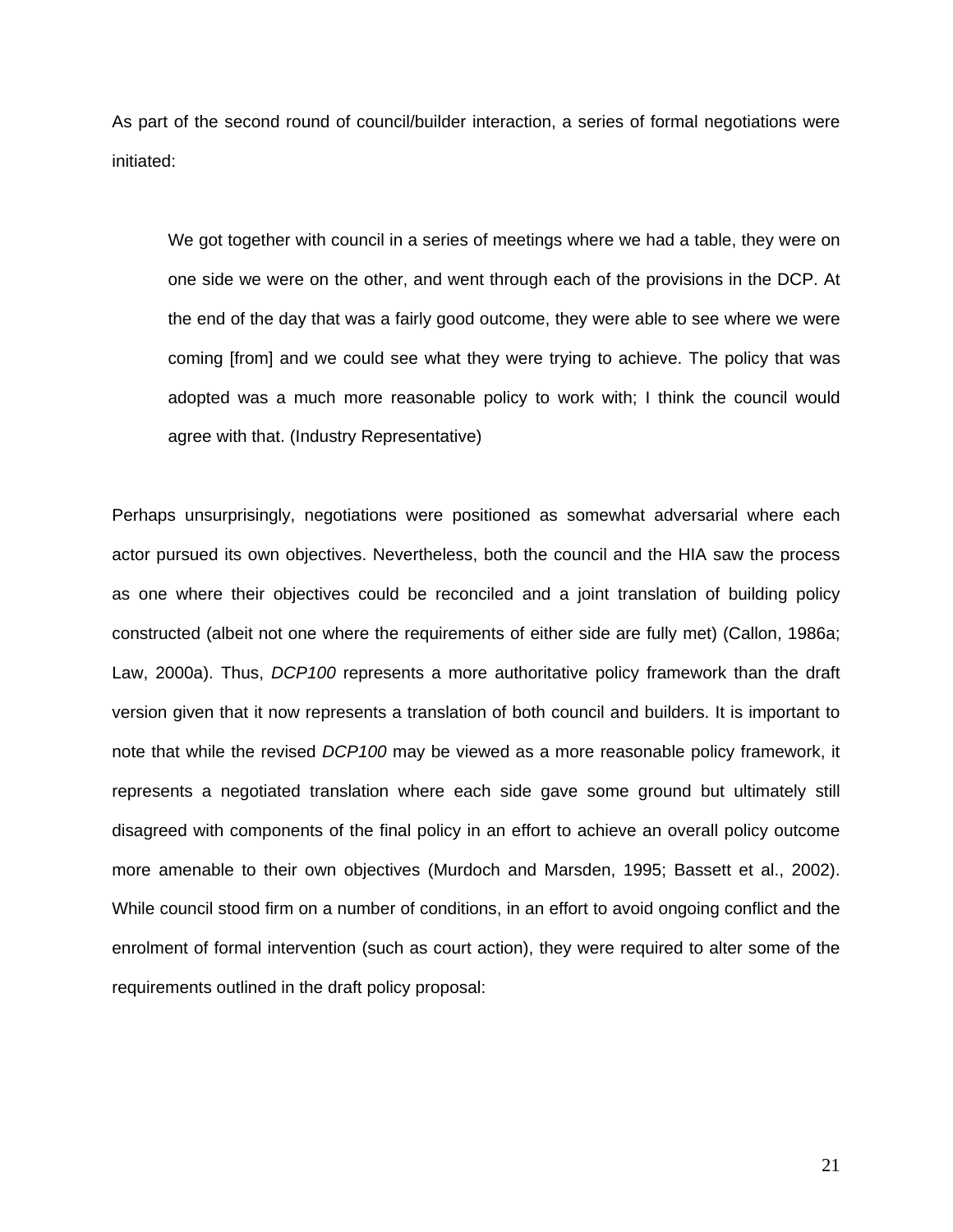We stood firm on the water tanks. But one of the things we did change was cut-and-fill. You have to give a bit in these things. In the end I think it was better all round. (Council Officer)

Here council was willing to forego an ideal translation of building in terms of cut-and-fill in an effort to secure water tank provision – one of the most fervently fought-over conditions:

The main issue was that we were going to require water tanks, now through that negotiation process we ended up changing the requirements for cut-and-fill. They didn't change the water tanks. (Council Officer)

This stability of rainwater tank requirements within the policy was due to the inability of the HIA to effectively enrol environmental issues in its counter translation of building in Wyong. As the central exemplar of the conflict between council objectives of ESD and private concerns of market operation, rainwater tanks provided a central point of negation, in turn, facilitating the enrolment of more a diverse and divergent array of actors:

We have just bought in a water tank policy [as part of *DCP100*], and there was a lot of backwards and forwards on that with the HIA. That was based on cost. They argued that it would destroy building at Wyong. (Council Officer)

Under *DCP100* all new homes are to be built with rainwater tanks of at least 5,000 litres. The enrolment of water tanks by council was an effort to increase the environmental sustainability of new dwellings and reduce their impact on council's resources (WSC, 2003). Alternatively, builders argued that the mandatory inclusion of water tanks would significantly increase the price of new residential dwellings: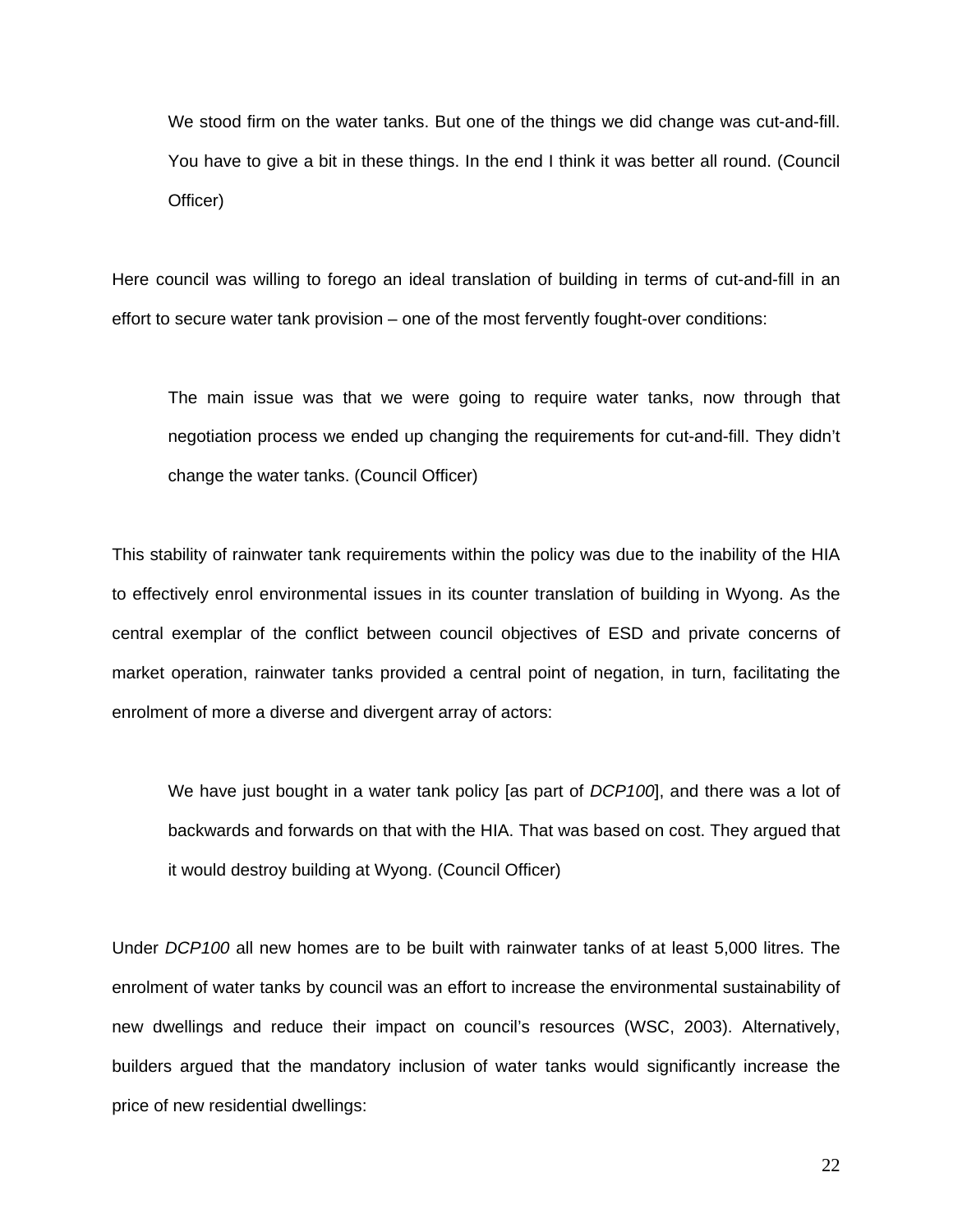Water tanks are a substantial cost. When you are buying a house you don't have a spare five or seven thousand [Australian] dollars to put in a water tank. (Industry Representative)

It is hard to say to a client 'your house is going to cost you [AU]\$340,000' and then the client goes 'well how come if I build it [elsewhere] it is only going to cost me [AU]\$300,000?' We have to tell them that it is because of the council stipulations. (Builder)

Issues of housing affordability aside, as part of the challenge to *DCP100* the HIA questioned the extent to which such policy interventions can improve the environmental impact of housing, suggesting a lack of quality research into the value of water tanks to environmental conservation:

There is a lot of discussion on water tanks that hasn't been had yet, so the verdict is still out. Wyong is probably a leader in jumping on the water tank solution, but they possibly could have held off for a while and engaged in some research and discussion. (Industry Representative)

Here the relative value of water tanks is questioned by building interests by suggesting that a coherent and comprehensive translation of their value and purpose remains to be developed. Further it is suggested that a more coherent translation of the value of water tanks could only be developed through the enrolment of research and related actors which, according to the HIA, were absent from the *DCP100* actor-network. As part of the renegotiation of *DCP100* scientific expert knowledge, equipment and research become actors/intermediaries enrolled in efforts to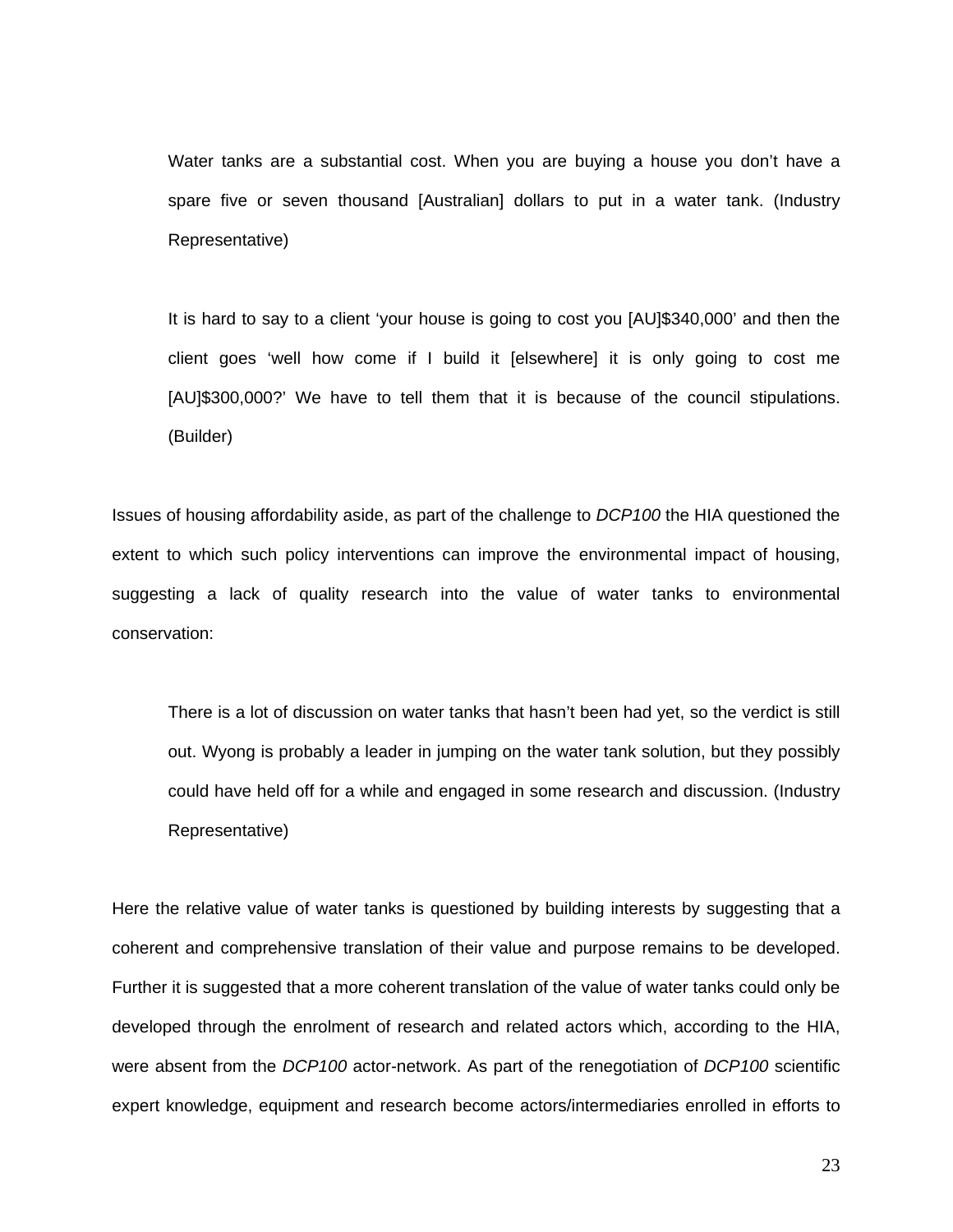construct a translation conducive to the overarching network objectives of the HIA – reduced building constraints. It is suggested by the HIA that, for the purposes of achieving its strategic goal (one that does not include water tanks), scientific research should be initiated at the beginning rather than midway through the process. Here the HIA advocates the development of a secure and coherent 'black box' of planning policy (Callon and Latour, 1981). However, it should be noted that in the case of *DCP100* the call by the HIA for the exclusion of water tanks rests on the belief that they have little impact on water conservation – a claim equally unfounded in the absence of scientific research.

The *(Draft) DCP100* was, therefore, fallible due to its incapacity to translate the environmental capacity of water tanks, leaving it open to challenge from the HIA. As part of the second stage of policy negotiation scientific research was enrolled by council in an effort to support the value of water tanks and strengthen their negotiations with the HIA. However, this enrolment is seen to be a product of the HIA's involvement in the process rather than an attempt to develop a coherent translation on council's behalf:

Council's policy did end up being researched, but that was after we had been involved in the process. But still I don't think they are taking into account the full cost and benefits. (Industry Representative)

Under the revised translation, experts (a series of university based scientists) were enrolled in an effort to validate and grant authority to the *DCP100* actor world. Nevertheless, while experts may be increasingly enrolled to translate various components of the *DCP100* actor-network, the definition of 'benefits' represents a discursive position mediated by the overall strategic logic of the competing actor-networks. Thus, in contrast to the cost concerns forwarded by the HIA and builders, council advocates the environmental advantages of the policy: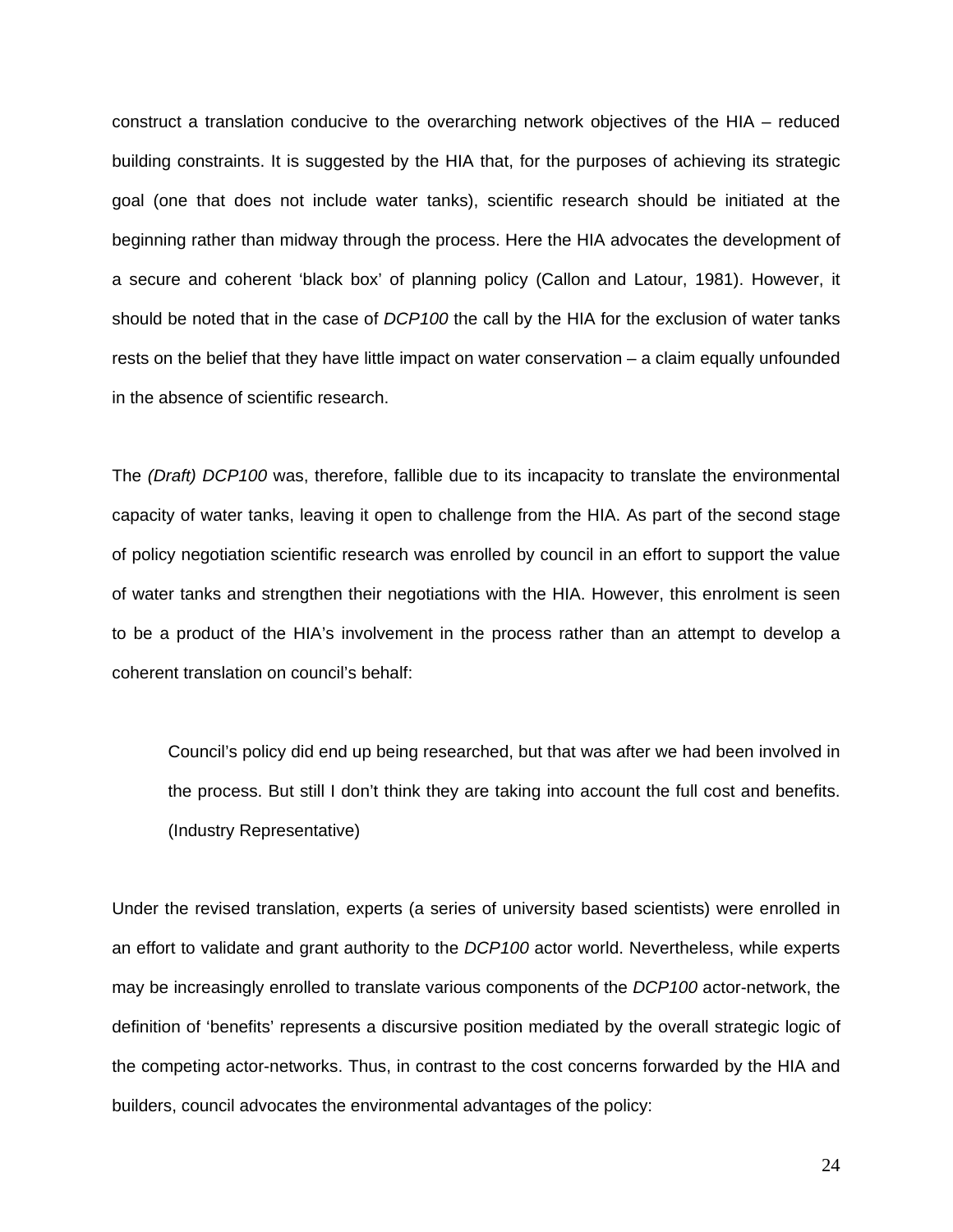Water tanks are a good example where council has pushed it, and although everyone is saying 'no don't do it. It is going to increase costs and everything'. We said on the environmental reasons we need them, therefore, we are going to require them. (Council Officer)

Council presents an opposing ideological spin on the cost and benefits of *DCP100* by downplaying economic costs and championing the environmental outcomes of the policy. In this reading the market-centred concerns of the HIA are positioned as lacking vision and failing to understand the future of development regulation. However, it also re-positions formal institutional arrangements in directing policy translations, with council, as the centralised state actor, requiring water tanks on the basis of environmental concerns, with little negotiation (or, indeed, justification) entered into. Further, council positioned itself as actively undertaking preemptive policy translations in efforts to secure relevant local planning frameworks. According to council, *DCP100* is a policy that reflects the topological specificity of Wyong, rather than the result of the adoption of an impending universal State policy:

We recognise that all this stuff is going to come in [across the entire State] anyway, so we might as well get it right for Wyong now, rather than wait for the State Government to come in and take control. (Council Officer)

Here council suggest that similar conditions will become standard across development locations and that local policy instruments that recognise environmental concerns will retain their authority as increasing emphasis is placed on these arenas from a State level (WSC, 2002a). *DCP100* is positioned by council as a local policy instrument that provides some regional autonomy in the light of impending State regulations that will require the inclusion of environmental concerns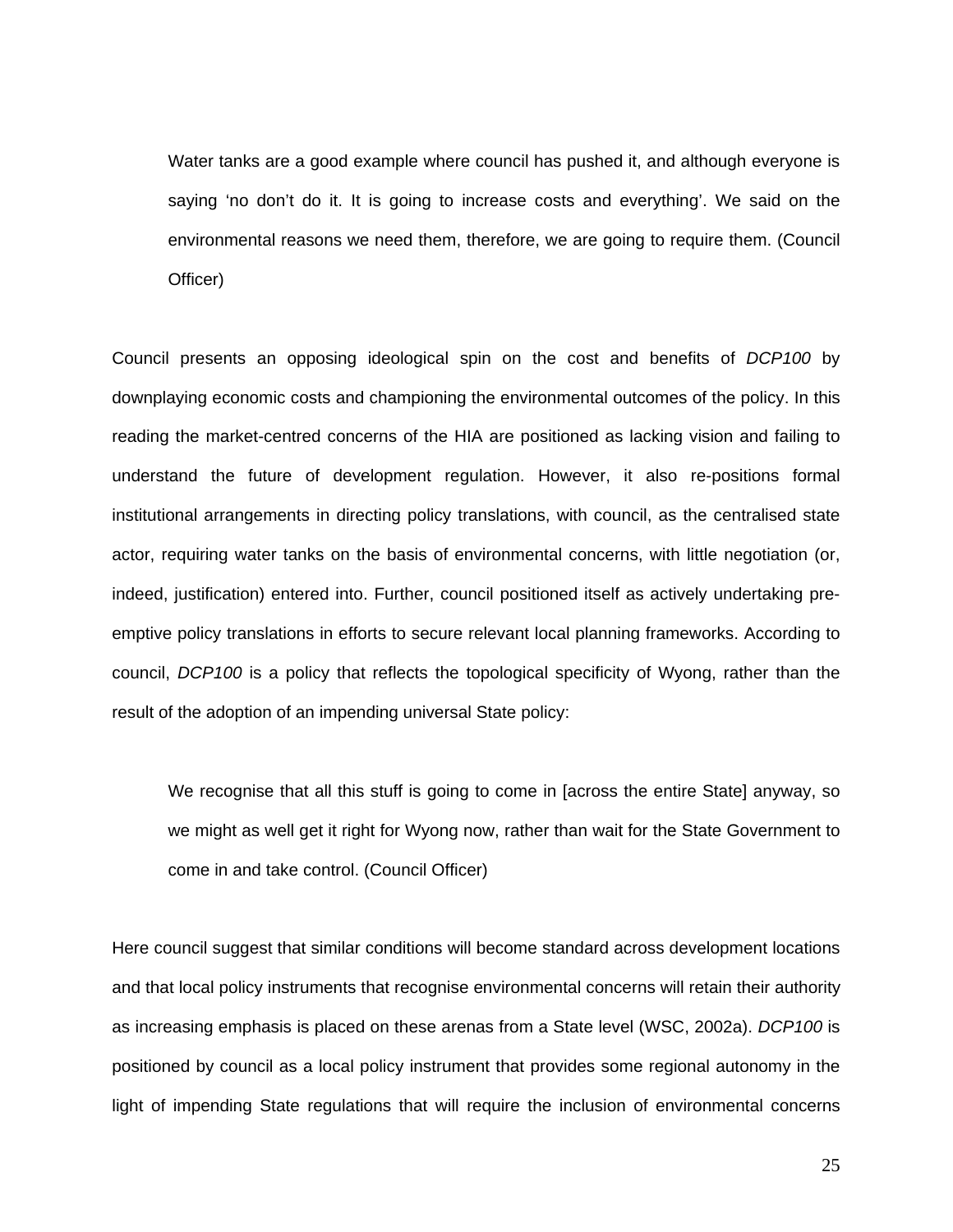(such as water conservation) but which pay little attention to the topological specificity of these locations (such as the development pressure Wyong is currently experiencing).

#### **CONCLUSION**

*DCP100* was adopted by Wyong Shire Council in January 2003. Although positioned by council as the product of extensive research and negotiation the *(Draft) DCP100* was challenged by private actors. This challenge was mediated through the HIA in formal and informal approaches to elected councillors in efforts to force a new round of negotiations. The presence of the HIA in the *DCP100* network is vital for a number of reasons. First, given the institutionally weak position of builders, the HIA was enrolled to translate on behalf of the all builders operating in Wyong. This enrolment by local builders, in turn, granted the HIA the authority to act on their behalf in the negotiation of the policy. Second, given its size and political nature, the HIA is able to engage senior council staff (through both formal and informal means) in a manner conducive to the needs of local builders. The relatively powerful position of the HIA was validated by Wyong Council which, by heeding the HIA's concerns over market and cost implications, required *DCP100* to be renegotiated. The negotiation of *DCP100* between private interests, concerned with minimising the impact of policy on market functions, and council, pursuing a frame to ensure the increased aesthetic and environmental quality of dwellings, was facilitated through a series of formal and informal interactions. Each of these interactions became the site of network translation as each actor (the HIA and council) translated others in efforts to strengthen their authority claim and direct the network (*DCP100*). After the extensive enrolment of a myriad of (scientific, discursive, market) actors, *DCP100* was positioned as a negotiated translation that better represented the desires of council and private building interests.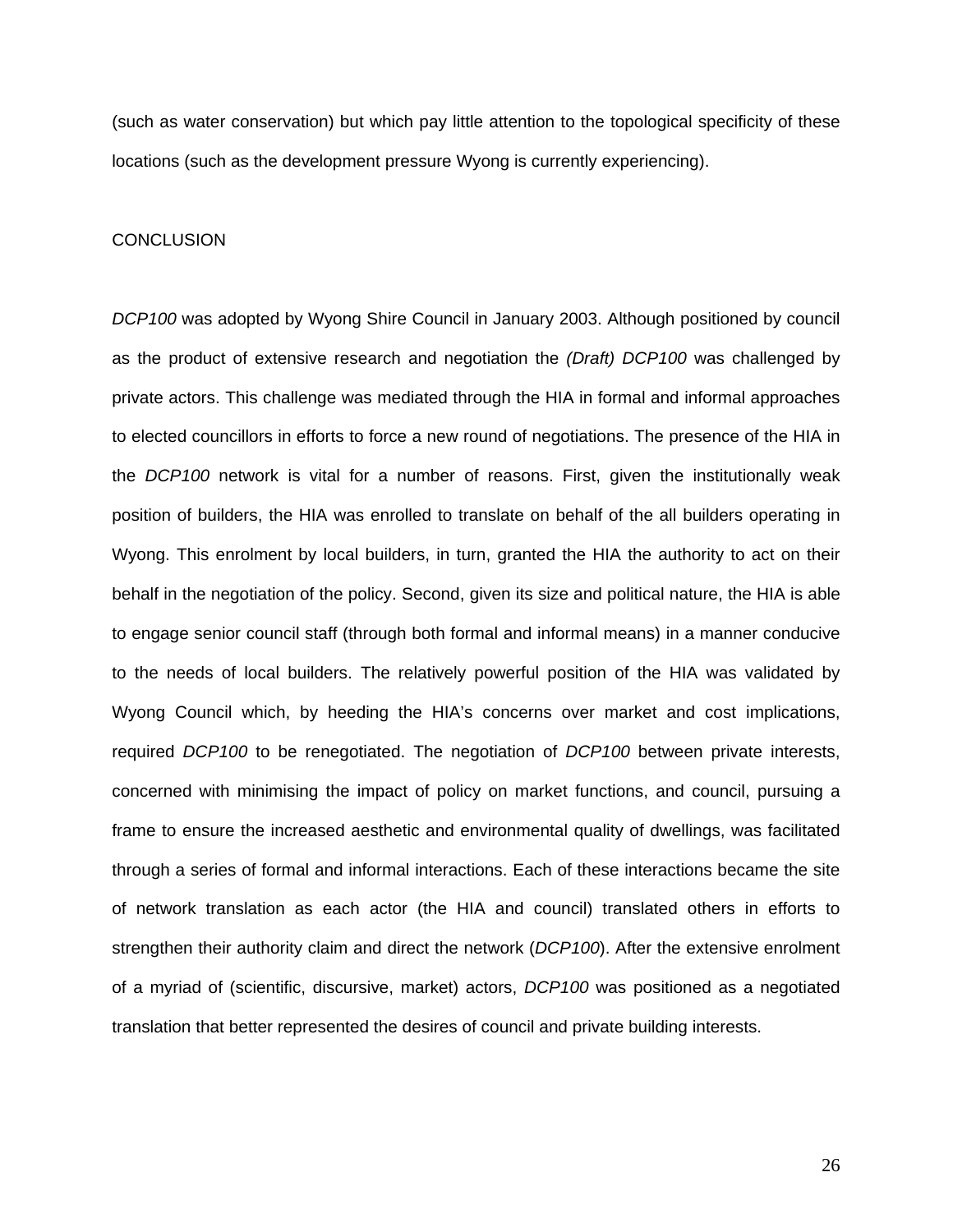This discussion of *DCP100* positions institutional arrangements as central actors/intermediaries in the construction of development policy. The institutional components of this interaction focus on the formal hierarchy of council, and the ability of some actors – in this case the HIA – to engage councillors in efforts to destabilise existing policy translations. Highlighting the complexity of institutional enrolment, informal arrangements were mobilised within the frame of formal arrangements, as council and industry actors attempted to construct a translation most aligned to their desired outcomes – that is, increased or decreased environmental considerations respectively. While the construction of *DCP100* is positioned as the outcome of formal and informal associations, each interaction is mediated by the differential enrolment of discursive and non-human actors (e.g. housing affordability and water tanks) for the purposes of creating a policy translation most aligned to the desires of their constituents (Murdoch, 1998; Law, 1999). As the actor translating for local builders, the industry representative enrolled a series of discursive arguments, such as the affordable nature of the region, in efforts to destabilise the policy translation forwarded by council. In opposition, the council mobilised a series of human and non-human actors to support the existing policy.

While the influence and interaction of formal and informal institutional arrangements are increasingly recognised as vital in understanding residential planning and market operation (Ball, 2003; Adams and Hastings, 2001; Guy and Henneberry, 2000), ANT offers a new lens through which to analyse these interactions. Through mobilising notions such as enrolment and translation, it is possible to trace the detailed interactions/negotiations which facilitate plan development. The adoption of ANT positions non-human actors at the centre of the institutional negotiation process. In the case of *DCP100* rainwater tanks represent a central actor in the policy actor-network – albeit their enrolment and translation differed significantly between actors. Drawing on ANT, policy development is viewed not as the smooth process of institutional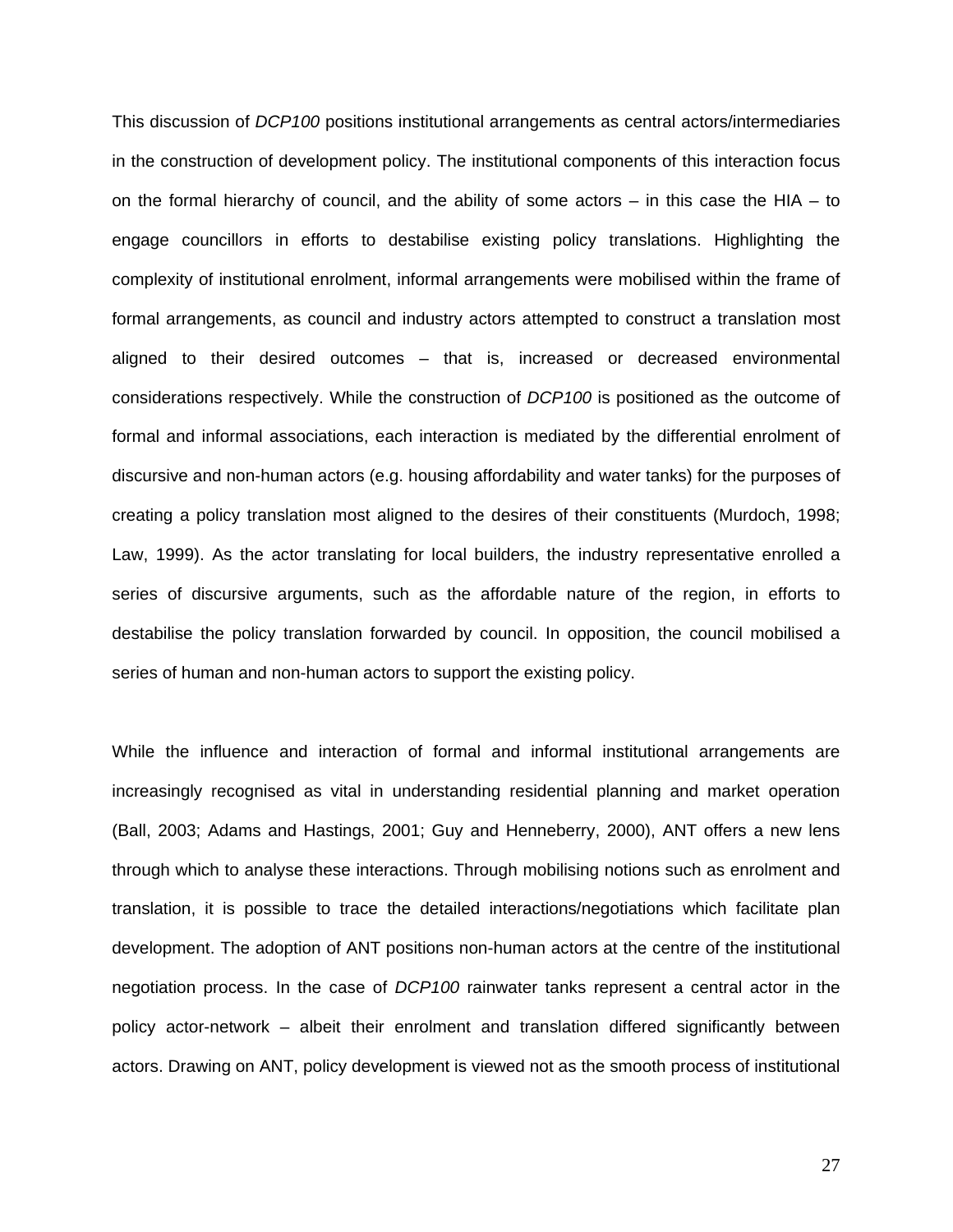negotiation, nor the product on inherent power relations, but the end product of a complex series of interactions, enrolments and translations of a diversity of interested actors.

The final and formalised policy translation adopted by Wyong councillors represents a complex actor network translation, whereby both state and private actors were required to forgo an ideal translation in an effort to reach an outcome where some of their network objectives were realised (such as decreased cut-and-fill and water tanks). While the requirement to renegotiate/reenrol/retranslate builders ultimately changed the policy translation, this new translation was positioned by council officers as a more powerful policy, given that it was identified as the translation of a more coherent actor-network which now includes builders (Callon, 1986a; 1986b; Law, 2000a).

#### REFERENCES

Adams, D. and Hastings, E.M., 2001, Assessing Institutional Relations in Development Partnerships: The Land Development Corporation and the Hong Kong Government prior to 1997. *Urban* Studies, Vol. 38, 1473–1492

Adams, D. and Watkins, C., 2002, *Greenfields, Brownfields and Housing Development*. Oxford, UK: Blackwell.

Adams, D., Disberry, A., Hutchinson, N. and Munjoma, T., 2002, The impact of land management and development strategies on urban redevelopment prospects. In S. Guy and J. Henneberry, editors, *Development and Developers*. Oxford, UK: Blackwell.

Allen, J., 2004, The Whereabouts of power: Politics, government and space. *Geografiska Annaler*, Vol. 86B, 19–32.

Allmendinger, P., 1996, Development control and the legitimacy of planning decisions: A comment. *Town Planning Review*, Vol. 67, 229–233.

Amin, A. and Thrift, N., 2002, *Cities: Remaining the Urban*. Cambridge: Polity Press.

Ball, M., 2002, The organization of property development professions and practices. In S. Guy and J. Henneberry, editors, *Development and Developers*. Oxford, UK: Blackwell.

Ball, M., 2003, Markets and the Structure of the Housebuilding Industry: An International Perspective. *Urban Studies*, Vol. 40, 897–916.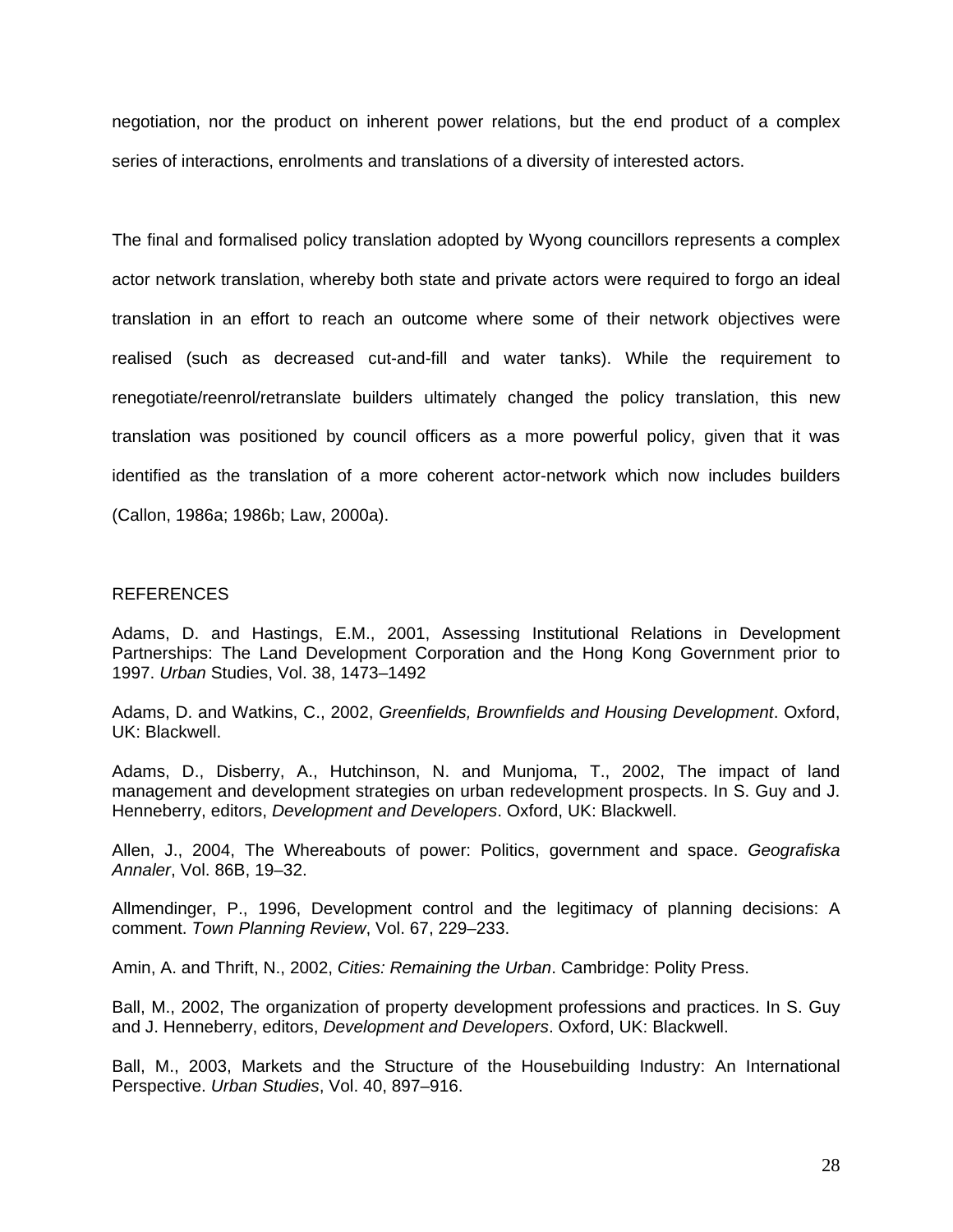Bassett, K., Griffiths, R. and Smith, I., 2002, Testing governance: Partnerships, planning and conflict in waterfront regeneration. *Urban Studies*, Vol. 39, 1757–1776.

Beer, A., Kearins, B. and Pieters, H., 2007, Housing Affordability and Planning in Australia: The Challenge of Policy Under Neo-liberalism. *Housing Studies*, Vol. 22, 11–24.

Burke, T., 1999, The provision of housing. In P. Troy, editor, *Serving the City*. Sydney, Australia: Pluto Press.

Callon, M., 1986a, The Sociology of an Actor-Network: The Case of the Electric Vehicle. In M. Callon, J. Law and A. Rip, editors, *Mapping the Dynamics of Science and Technology: Sociology of Science in the real world*. London, UK: MacMillan.

Callon, M., 1986b, Some elements of a sociology of translation: domestication of the scallops and fishermen of St Brieuc Bay. In J. Law, editor, *Power, Action and Belief: A New Sociology of Knowledge?* London, UK: Routledge and Kegan Paul.

Callon, M., 1991, Techno-economic networks and irreversibility. In J. Law, editor, *A Sociology of Monsters*. London, UK: Routledge.

Callon, M., 1999, Actor-network theory - the market test. In J. Law and J. Hassard, editors, *Actor Network Theory and After*. Oxford, UK: Blackwell.

Callon, M. and Latour, B., 1981, Unscrewing the big Leviathan: how actors macro-structure reality and how sociologists help them to do so. In K. Knorr-Cetina and A.V. Civourel, editors, *Advances in Social Theory and Methodology: Towards an integration of micro- macrosociologies*. Boston, MA: Routledge and Kegan Paul.

Claydon, J., 1996, Negotiations in planning. In C. Greer, editor, *Implementing Town Planning*. Harlow, UK: Longman.

Claydon, J. and Smith, B., 1997, Negotiating Gains through the British Development Control System. *Urban Studies*, Vol. 34, 2003–2022.

Dowling, R., 2005, Residential Building in Australia, 1993-2003. *Urban Policy and Research*, Vol. 23, 447–464.

Ennis, F., 1997, Infrastructure Provision, the Negotiation Process and the Planner's Role. *Urban Studies*, Vol. 34, 1935–1954.

Fligstein, N., 2001, *The Architecture of Markets: An Economic Sociology of Twenty-First Century Capitalist Societies.* Princeton, NJ: Princeton University Press.

Gleeson, B. and Low, N., 2000, Revaluing planning: Roll back neo-liberalism in Australia. *Progress in Planning***,** Vol. 53, 83–164.

Guy, S. and Henneberry, J., 2000, Understanding Urban Development Processes: Integrating the Economic and the Social in property Research. *Urban Studies*, Vol. 37, 2399–2416.

Healey, P., 1991, Debates in planning thought. In H. Thomas and P. Healey, editors, *Dilemmas of Planning Practice.* Aldershot, UK: Avebury Technical.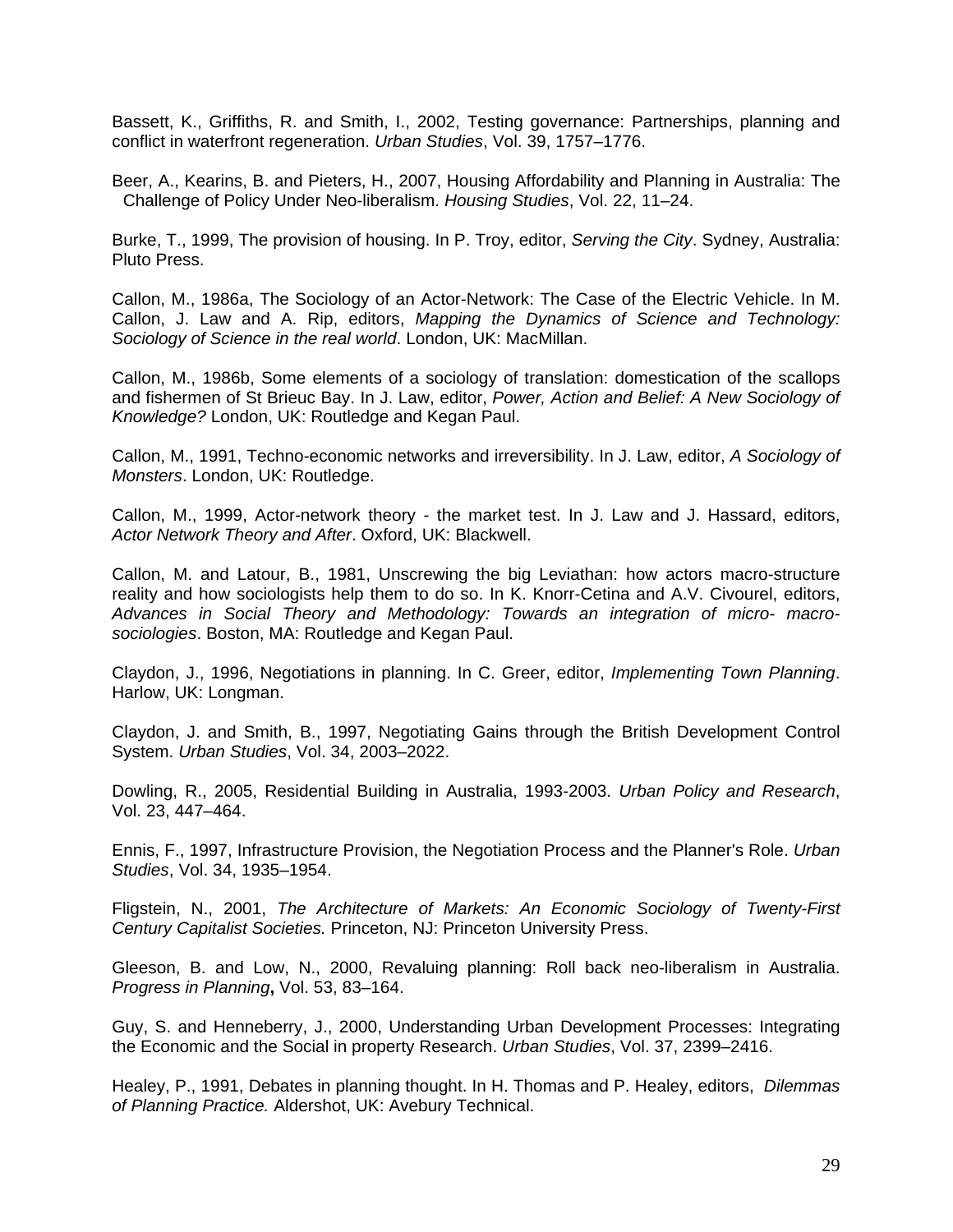Healey, P., 1995, Discourses of Integration: Making Frameworks for Democratic Urban Planning. In P. Healey, S. Cameros, S. Davoudi, S. Graham and A. Madani-Pour, editors, *Managing Cities: The New Urban Context.* Chichester, UK: John Wiley and Sons.

Healey, P., 1997, *Collaborative Planning*. London, UK: MacMillan,.

Healey, P., Purdue, M. and Ennis, F., 1995, *Negotiating Development: Rationales and Practices for development obligations and planning gain.* London, UK: E&FN Spon.

Hillier, J., 2000, Going round the back? Complex networks and informal action in local planning processes. *Environment and Planning A*, Vol. 32, 33–54.

Hillier, J., 2002, *Shadows of Power: An Allegory of Prudence in Land-Use Planning*. London, UK: Routledge.

Keivani, R., Parsa, A. and McGreal, S., 2001, Globalisation, Institutional structures and real estate markets in Central European cities. *Urban Studies*, Vol. 38, 2457–2476.

Larner, W., 2003, Neoliberalism? Guest Editorial. *Environment and Planning D: Society and Space*, Vol. 21, 509–512.

Latham, A., 2002, Retheorising the Scale of Globalisation: Topologies, Actor-networks, and Cosmopolitanism. In A. Herod and M.W. Wright, editors, *Geographies of Power: Placing Scale*. Malden, MA: Blackwell.

Latour, B., 1988, *The Pasteurization of France*. Cambridge, MA: Harvard University Press.

Law, J., 1992, *Notes on the Theory of the Actor Network: Ordering, Strategy and Heterogeneity*. Lancaster, UK: Centre for Science Studies and the Department of Sociology, Lancaster University.

Law, J., 1999, After ANT: Complexity, naming and topology. In J. Law and J. Hassard, editors, *Actor Network Theory and After*. Oxford, UK: Blackwell.

Law, J., 2000a, *Networks, Relations, Cyborgs: on the Social Study of Technology*. Lancaster, UK: Centre for Science Studies and the Department of Sociology, Lancaster University.

Law, J., 2000b, *Economics as Interference (Draft)*. Lancaster, UK: Centre for Science Studies and the Department of Sociology, Lancaster University.

Lowndes, V., 2001, Rescuing Aunt Sally: Taking Institutional Theory Seriously in Urban Politics. *Urban Studies*, Vol. 38, 1953–1971.

McGuirk, P.M., 2001, Situating communicative planning theory: context, power, and knowledge. *Environment and Planning A*, Vol. 33, 195–217.

McNeill, D., 2001, Embodying a Europe of the cities: geographies of mayoral leadership. *Area*, Vol. 33, 353–359.